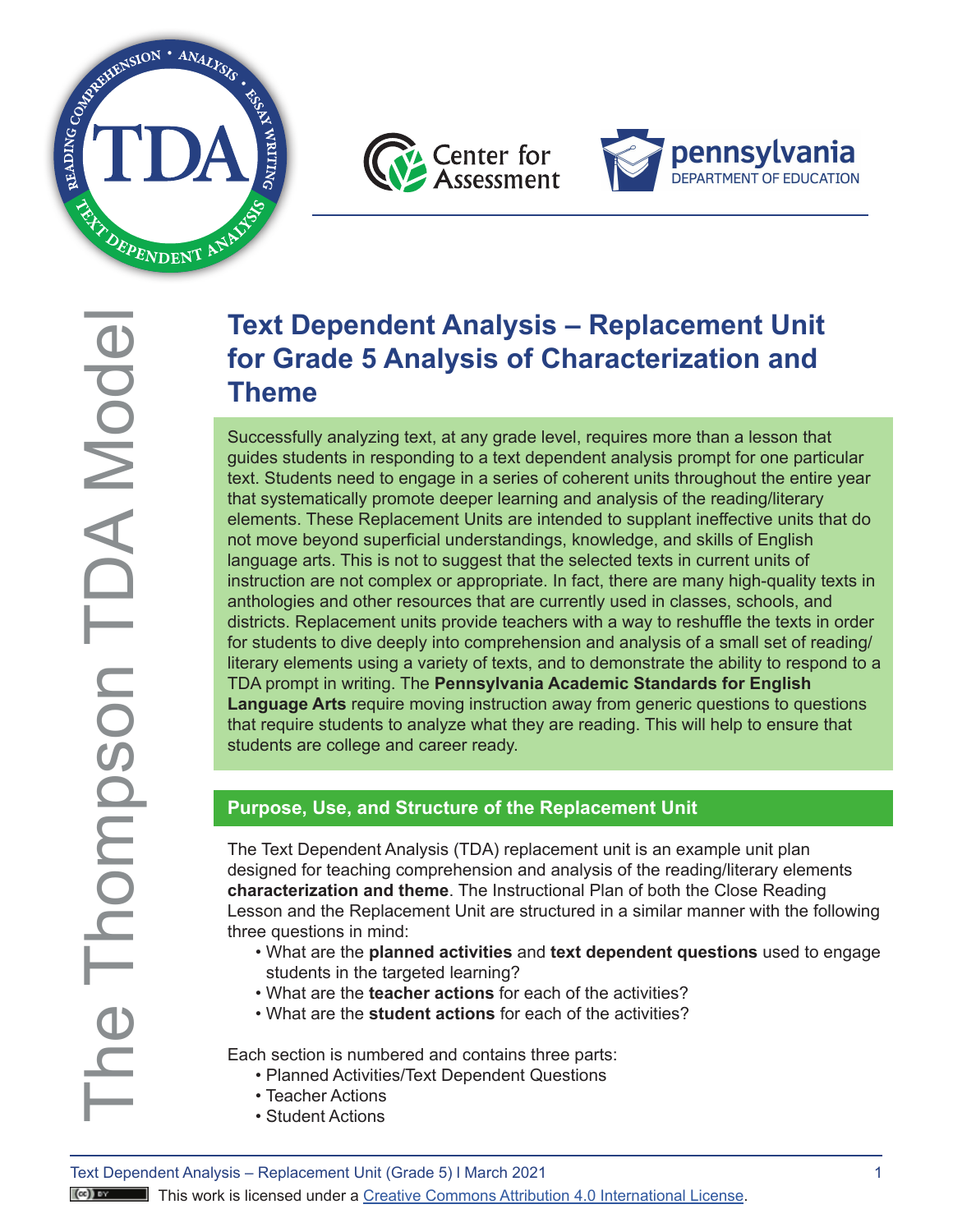

The replacement unit differs from the Close Reading Lesson in two ways. First, the unit allows students to gradually develop the necessary knowledge and skills for demonstrating analysis over the course of multiple weeks while reading various texts, whereas the Close Reading Lesson includes all possible activities associated with comprehension, analysis, and essay writing based on one text. Secondly, the unit references sections that include multiple tasks/activities and assessments but does not specifically use this terminology. However, the Close Reading Lesson specifically labels each activity as a task.

The texts in this unit have been selected as they are publicly available and are not dependent on a specific reading series. Teachers should feel free to use these texts, texts that are in their district's reading series, or a combination of the two, and to shift the order of the texts identified based on preference.

The Replacement Unit includes the following components:

- Unit Overview
	- intended focus
	- selected texts with hyperlinks, and
	- approximate length of time required for the unit
- •Standards, Knowledge, and Skills
	- Pennsylvania Academic Standards that are taught through this unit
	- underlying knowledge that students need to know
	- underlying skills that students need to demonstrate
- •Assessment Plan
	- culminating text dependent analysis text, author, and prompt
	- example proficient response
	- reading comprehension, analysis, and writing assessments:
		- **n** pre-assessment and evaluation criteria
		- $\blacksquare$  formative assessment and evaluation criteria
		- <sup>n</sup> constructed response assessment and evaluation criteria
		- <sup>n</sup> constructed response assessment and evaluation criteria
		- $\blacksquare$  other evidence and evaluation criteria
		- <sup>n</sup> summative assessment and evaluation criteria (this is the culminating text dependent analysis prompt)
- •Instructional Plan
	- sections which identify the focus for instruction, the approximate time necessary for the section, and includes multiple ideas, tasks, and activities
	- planned activities, text dependent questions, and assessments
	- teacher actions identifying the teacher's instructional role
	- student actions identifying the manner in which students will engage

The Instructional Plan is only one possible way to combine texts and instruct students on the knowledge and skills necessary for comprehension, analysis, and essay writing, and teachers should feel free to modify it to accommodate content previously taught, or to meet their students' needs. The Instructional Plan does not include daily lesson plans, nor a description of every learning activity that should be taught. Rather the Instructional Plan is a general pathway that a teacher follows allowing students to be successful on demonstrating reading comprehension, analysis, and essay writing. Some specific activities and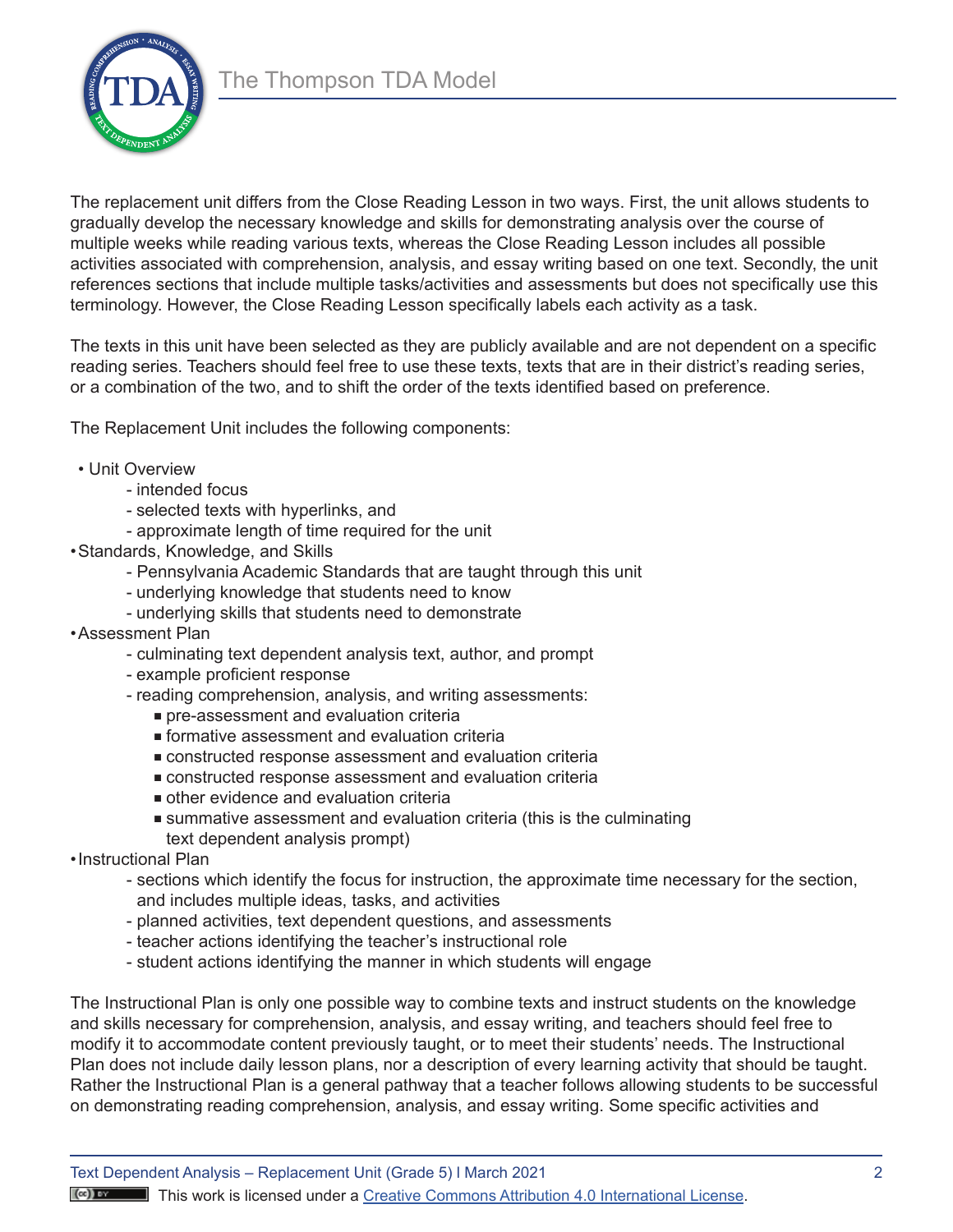

example key questions that help elicit student thinking about the key concepts are included, but the unit is not all inclusive and should be enhanced. Different assessments are identified and described within the Assessment Plan. Any assumptions about pre-requisite knowledge and skills are identified within the Instructional Plan.

It is important to note that two text dependent analysis resource documents have been developed that are interconnected and should be used in conjunction with this unit to gain a full understanding of what students at this grade level are able to learn and demonstrate. These resource documents include:

- 1. Close Reading Lessons for *Lemonade: The Musical* by Paul Acampora
- 2. Annotated Student Responses to a text dependent analysis prompt for *Lemonade: The Musical*

The Close Reading Lessons are part of this unit and discussed in Section 2.

Finally, it is imperative to read the entire section to understand the structure of the Instructional Plan and the interaction of the three parts. Each part of the section guides the teacher through a general pathway for planning, teaching, and assessing the concepts of the unit.

| <b>Unit Overview</b>            |                                                                                                                                                                                                                                                                                                                                                                                                                                                                                                                                                                                                                                                                                                                                                                                                                             |
|---------------------------------|-----------------------------------------------------------------------------------------------------------------------------------------------------------------------------------------------------------------------------------------------------------------------------------------------------------------------------------------------------------------------------------------------------------------------------------------------------------------------------------------------------------------------------------------------------------------------------------------------------------------------------------------------------------------------------------------------------------------------------------------------------------------------------------------------------------------------------|
| <b>ELA Unit Focus</b>           | Characterization and theme                                                                                                                                                                                                                                                                                                                                                                                                                                                                                                                                                                                                                                                                                                                                                                                                  |
| Texts:                          | Let it Go (video from the movie Frozen)<br>Lyrics for Let it Go<br>Happy (video from the movie Despicable Me 2)<br><b>Lyrics for Happy</b><br>You've Got a Friend in Me (from the movie Toy Story)<br>Lyrics for You've Got a Friend in Me<br><b>For the Birds</b><br><b>Weird, Wonderful Mrs. Becker by Clair Blatchford</b><br><b>Lemonade: The Musical</b> by Paul Acampora<br><b>Historical Fiction</b><br>Excerpt Examples: <i>I Survived the San Francisco Earthquake, 1906</i><br>I Survived the Shark Attacks of 1916, I Survived Hurricane Katrina,<br>2005, I Survived the Bombing of Pearl Harbor, 1941, and I Survived<br>the Sinking of the Titanic, 1912 by Lauren Tarshis<br><b>Baseball Saved Us by Ken Mochizuki</b><br>The Beautiful Necklace by Cecilia Busby<br><b>Bird Legs Nelson by Joyce Hansen</b> |
| Length of Time for Entire Unit: | Approximately three weeks                                                                                                                                                                                                                                                                                                                                                                                                                                                                                                                                                                                                                                                                                                                                                                                                   |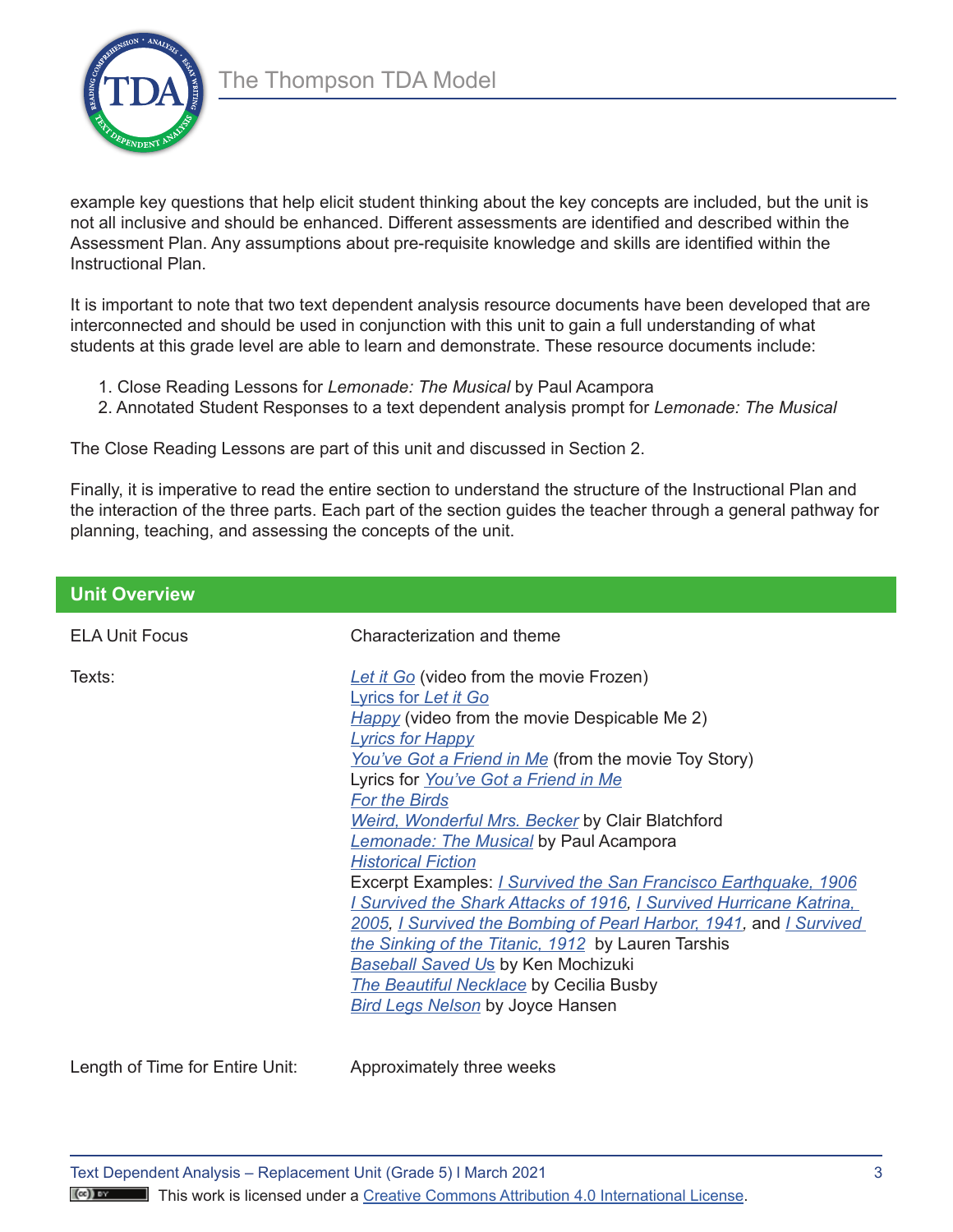

## **Standards, Knowledge, and Skill**

Standards **Reading Literary Text:** 

CC.1.3.5.A Determine a theme of a text from details in the text; including how characters in a story or drama respond to challenges or how the speaker in a poem reflects upon a topic; summarize the text. CC.1.3.5.B Cite textual evidence by quoting accurately from the text to explain what the text says explicitly and make inferences. CC.1.3.5.C Compare and contrast two or more characters, settings, or events in a story or drama, drawing on specific details in the text. CC.1.3.5.F Determine the meaning of words and phrases as they are used in grade-level text, including interpretation of figurative language. CC.1.3.5.H Compare and contrast texts in the same genre on their approaches to similar themes and topics as well as additional literary elements.

CC.1.3.5.I Determine or clarify the meaning of unknown and multiplemeaning words and phrases based on grade-level reading and content, choosing flexibly from a range of strategies and tools.

#### Writing:

CC.1.4.5.A Write informative/ explanatory texts to examine a topic and convey ideas and information clearly. CC.1.4.5.B Identify and introduce the topic clearly.

CC.1.4.5.C Develop the topic with facts, definitions, concrete details, quotations, or other information and examples related to the topic; include illustrations and multimedia when useful to aiding comprehension.

CC.1.4.5.D Group related information logically linking ideas within and across categories of information using words, phrases, and clauses; provide a concluding statement or section; include formatting when useful to aiding comprehension.

CC.1.4.5.E Write with awareness of style. \* Use precise language and domain-specific vocabulary to inform about or explain the topic. \* Use sentences of varying length.

CC.1.4.5.F Demonstrate a grade-appropriate command of the conventions of standard English grammar, usage, capitalization, punctuation, and spelling.

CC.1.4.5.S Draw evidence from literary or informational texts to support analysis, reflection, and research, applying grade-level reading standards for literature and informational texts.

#### Speaking and Listening:

CC.1.5.5.A Engage effectively in a range of collaborative discussions on grade-level topics and texts, building on others' ideas and expressing their own clearly.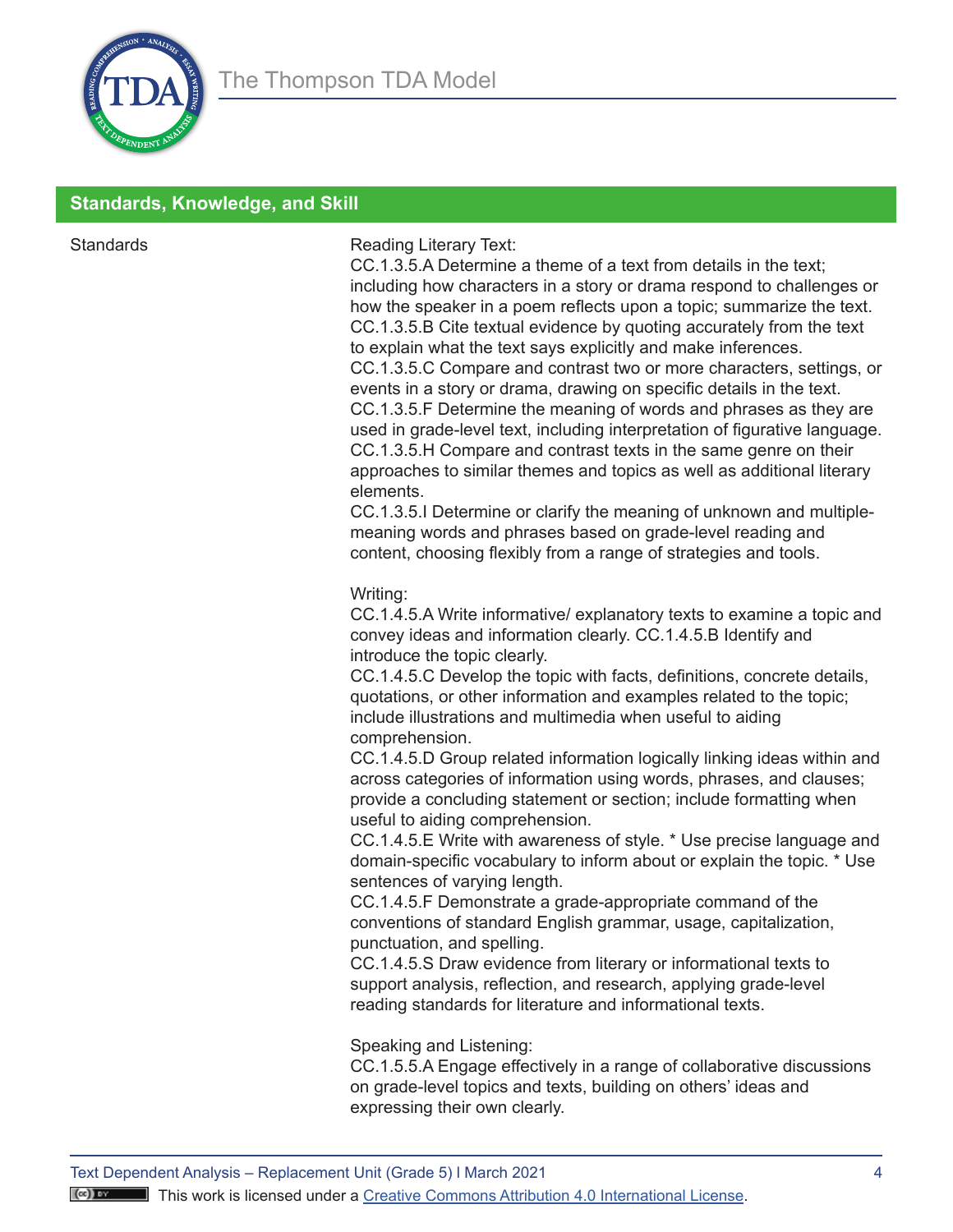

CC.1.5.5.B Summarize the main points of written text read aloud or information presented in diverse media and formats, including visually, quantitatively, or orally.

CC.1.5.5.D Report on a topic or present an opinion, sequencing ideas logically and using appropriate facts and relevant, descriptive details to support main ideas or themes; speak clearly with adequate volume, appropriate pacing, and clear pronunciation.

Key Knowledge (Content) – *Students will know…* 

#### *Reading Comprehension*

- theme is often thought of as the author's message or the major idea of the text
- theme is often determined by examining the character's actions, thoughts, and words and how the character(s) responds to situations
- themes are statements not topics
- texts from different cultures can be written to represent similar meanings
- text evidence can be in the form of quotes as well as paraphrasing
- inferences are based on text evidence
- inferencing requires the comprehension of the text
- text evidence is required to be accurate and precise
- characters can be described by both physical and personality traits
- character's actions, thoughts, and words reveal their motivations
- character's actions impact the plot and the outcome of the story

#### *Analysis*

- inferences about text involve combining content knowledge and evidence from the text
- inferences allow for making meaning of small parts of the text
- analysis requires explaining the interrelationship of two reading/literary elements and drawing a conclusion about the whole text

#### *Writing (a response to a TDA prompt)*

- strategies for introducing the topic or text
- evidence and inferences must be explained
- similar information is grouped together
- transition or linking words support an organizational structure
- a statement or section is used to create a logical ending
- precise vocabulary is used to demonstrate comprehension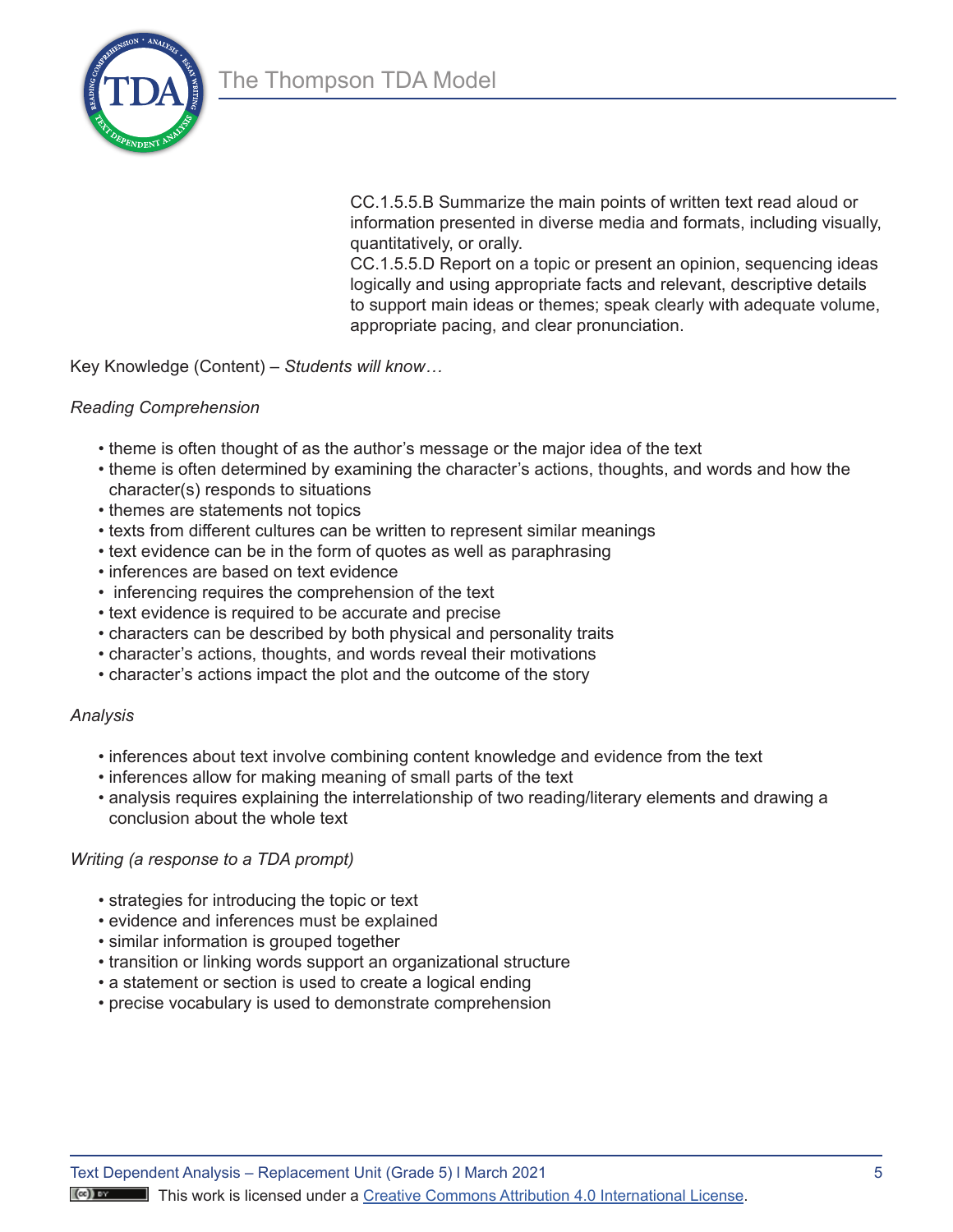#### Key Skills (Do) – *Students will be skilled at…*

#### *Reading Comprehension*

- interpreting visuals and text to describe characters and their motivations
- using accurate and precise quotes and paraphrases from text as evidence about characters and theme
- using characters' actions, thoughts, and words as text evidence to make inferences
- using text evidence and inferences about the characters to identify a theme statement
- identifying a similar theme statement from multiple texts

#### *Analysis*

- identifying and explaining relevant evidence from the text to support inferences
- identifying and explaining inferences made from the text(s) to explain and analyze the interrelationship between characters and theme

#### *Writing (a response to a TDA prompt)*

- introducing the topic and text through an introduction
- including quotes and paraphrases that support inferences
- supporting the evidence and inference with an explanation of its meaning
- organizing information by using transition or linking words
- using precise vocabulary to demonstrate comprehension
- providing a concluding sentence or statement creating a logical ending

## **Assessment Plan**

#### **Culminating Text Dependent Analysis Text and Prompt**

Text: *[Bird Legs Nelson](https://readmeastoryink.com/wp-content/uploads/stories/bird_legs_nelson.pdf)* by Joyce Hansen

Prompt: In this realistic fiction the author tells about a character who gets picked on by a classmate. Write an essay analyzing how the author uses the different character traits to reveal a theme about respect. Use evidence from the text to support your response.

#### **Example Proficient Response**

In the story *Bird Legs Nelson* by Joyce Hansen, Big Reggie bullies Nelson by calling him Bird Legs Nelson until one day Big needs help. The theme of the story is friendship requires mutual respect.

In the beginning of the story, Big is described as a tormenter and someone who makes insults about the teacher and other students. He calls Nelson Bird Legs in front of other students, which is what makes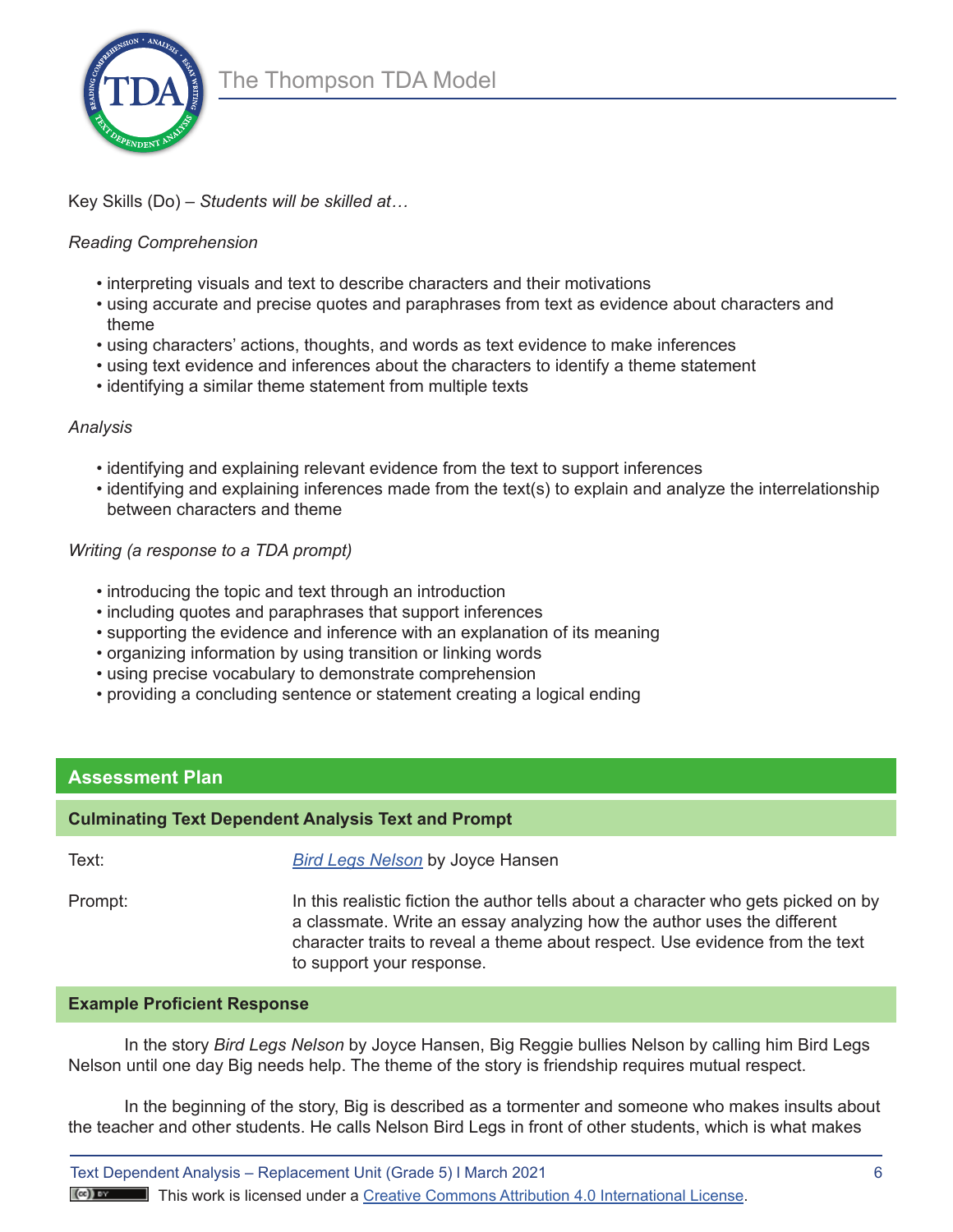

Nelson want to give insults to Big. But Nelson "…never had the nerve to say them to his face." This shows that Nelson was scared of Big because he was strong and meaner than Nelson. There is no respect between the two boys and in order for them to be friends Big will need to stop calling him and other people names and Nelson cannot be afraid of his classmate.

In the middle of the story, Big continued his insults by saying that his head was big because the baby fat went to his head. Even though Nelson wanted to make insults back at Big, "Nelson opened his mouth, but mumbled and hesitated." Then, "Nelson felt himself shrinking into a tiny ball of humiliation. His mind and his mouth locked on him and he walked out of the locker room into the gym without saying one insulting word back to Big." This shows that Nelson isn't used to being mean to others, like Big is mean to him, so he is uncomfortable saying bad things. While there are opportunities for the two boys to be friends since they both like playing basketball, without respect between them, they are not likely to be friends.

Finally, the story ends when Big gets caught in a fence and needs help getting out. Even though Nelson could leave him there to fend for himself, he helps Big. "But Nelson never told how Big had cried and anyone who dared to bother Nelson, had to answer to Big. Big eased up on the insults too, especially when someone would snap back, *were you stuck anywhere today?*" This shows that even though Nelson used the opportunity to insult Big, Nelson helped Big get unstuck from the fence and protected his reputation by not telling anyone Big cried. Because the two boys were able to recognize and appreciate the differences between themselves, they showed respect for each other and were able to become friends.

Showing kindness and acceptance for one another is one way for people to show respect. When this occurs, friendship can happen. That is what occurred between Big and Nelson in the story. The boys realized that even though they were different, they should respect each other to allow for a friendship to grow.

| <b>Reading Comprehension, Analysis and Writing Assessments</b> |                                                                                                                                                                                                                                                            |  |
|----------------------------------------------------------------|------------------------------------------------------------------------------------------------------------------------------------------------------------------------------------------------------------------------------------------------------------|--|
| <b>Pre-Assessment:</b>                                         | Identify evidence, inference, analysis, and a theme statement after<br>listening to different songs and watching a video.<br>Create a Concept Map to identify the characteristics of realistic fiction,<br>including historical and multicultural fiction. |  |
| Evaluation Criteria:                                           | Listen to group discussions. Students record evidence, inference,<br>analysis, and a theme statement from the songs. Sort student<br>responses by students demonstrating, partially demonstrating, and<br>struggling.                                      |  |
|                                                                | View Concept Maps to determine prior knowledge about the<br>characteristics of different genres.                                                                                                                                                           |  |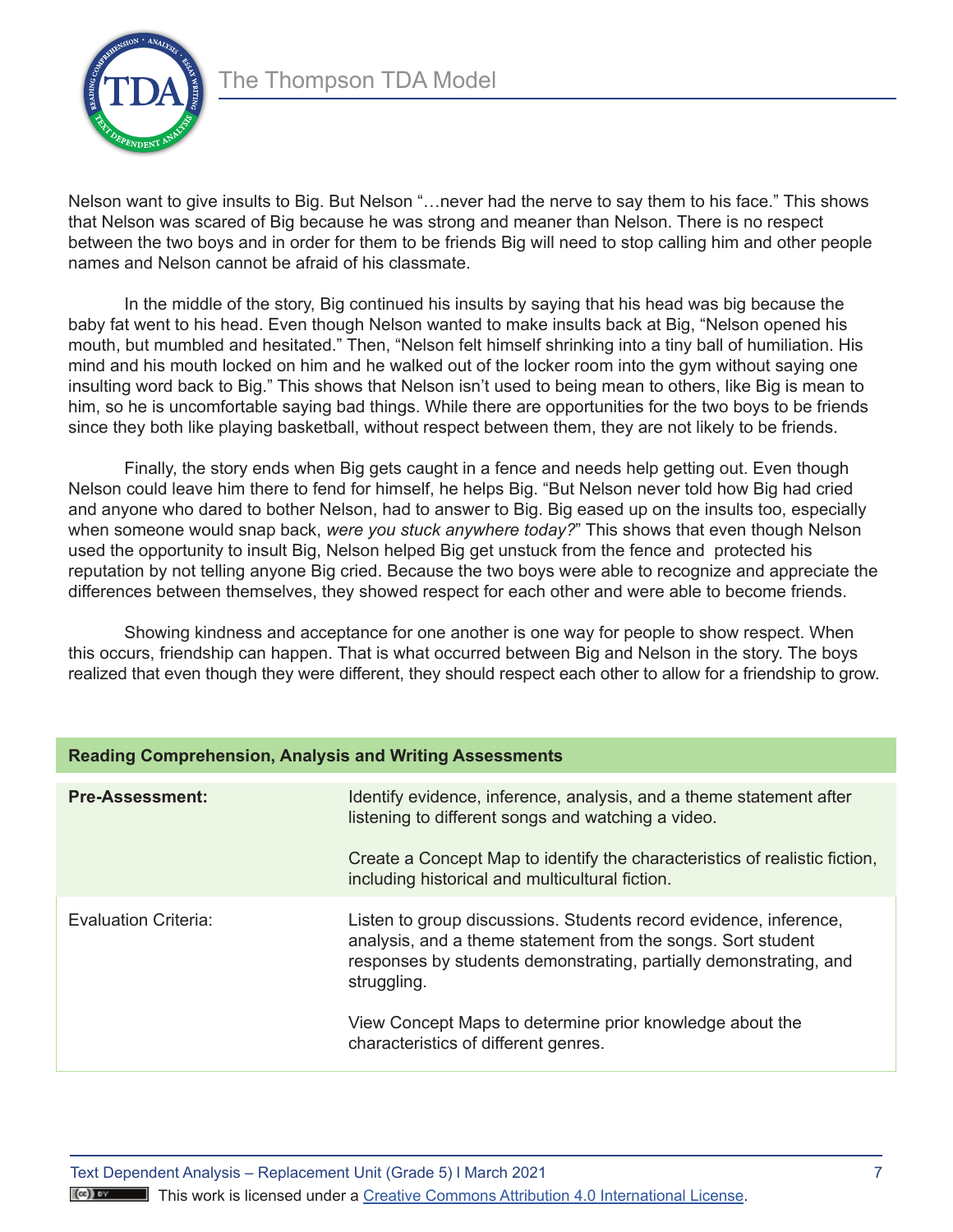

| <b>Formative Assessments:</b>                      | Annotate text<br>Respond to comprehension questions individually and in small groups<br>Identify and explain a theme<br>Identify explicit evidence and make an inference when completing an<br>Evidence-Inference-Interrelationship to Theme Organizer<br>Write an analysis body paragraph<br>Complete Three-Column Organizer<br>Deconstruct a prompt |
|----------------------------------------------------|-------------------------------------------------------------------------------------------------------------------------------------------------------------------------------------------------------------------------------------------------------------------------------------------------------------------------------------------------------|
| <b>Evaluation Criteria:</b>                        | Observe while students discuss in small groups and engage in quick<br>writes. Use a student roster to indicate students demonstrating,<br>partially demonstrating, and struggling.                                                                                                                                                                    |
| <b>Constructed Response</b><br><b>Assessments:</b> | Paragraph writing demonstrating analysis                                                                                                                                                                                                                                                                                                              |
| <b>Evaluation Criteria:</b>                        | Review of writing and provide formative feedback using the TDA<br>Learning Progressions (the use of the learning progressions is to<br>diagnose students' strengths and needs rather than providing a score<br>for grading).<br>Note: See TDA Series - Text Dependent Analysis Learning<br><b>Progressions</b>                                        |
| <b>Summative Assessment:</b>                       | Independent response to culminating Text Dependent Analysis prompt                                                                                                                                                                                                                                                                                    |
| <b>Evaluation Criteria:</b>                        | Score responses using the Text Dependent Analysis Scoring<br>Guidelines                                                                                                                                                                                                                                                                               |

# **The Instructional Plan**

## *Section #1: Unit Introduction*

## **Length of Time: Approximately two to three class periods**

#### **Planned Activities/Text Dependent Questions/Assessments:**

- In this section the teacher activates students' prior knowledge using the **pre-assessment** of identifying evidence, inference, and analysis to determine and explain a theme while listening to songs and viewing a video.
- An overview of the unit goals and success criteria is shared with students.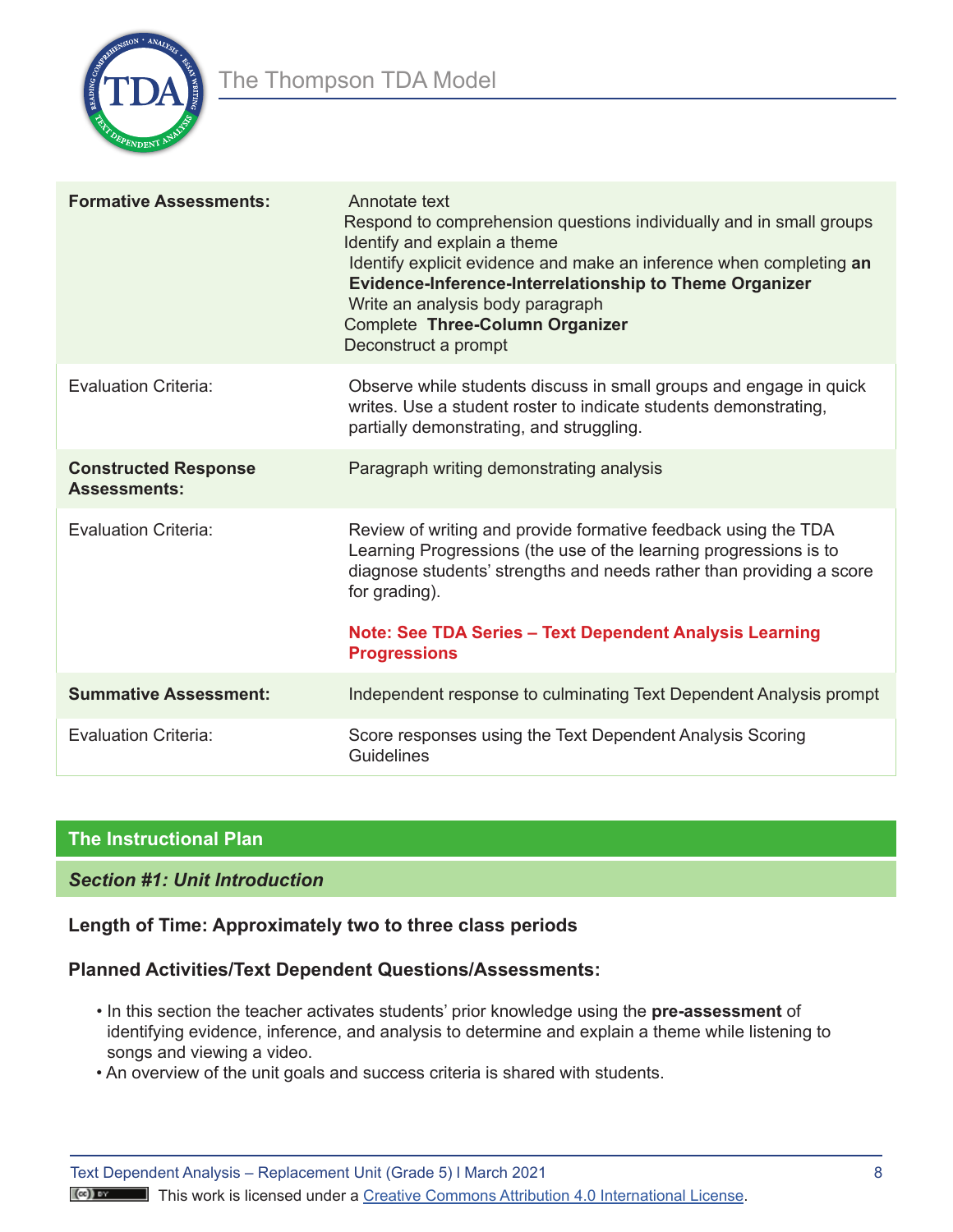

## **Teacher Actions:**

- Place students in small groups and have them brainstorm and share what they know about the literary/reading element, "theme". Ensure students understand that different texts, including videos, songs, and poems, often teach the reader a message or theme. Engage students in a discussion of how to determine a theme using narrator's or characters' words, actions, thoughts, and feelings.
- As a **preassessment for demonstrating evidence-inference-analysis and theme**, explain that they will listen to several different songs and discuss in their small group what message/theme the song is trying to teach and how they know. Remind students that they do not have to know what the movie is about because the focus is on the words of the song as text evidence. They will use the lyrics as text evidence to make inferences about their meaning, and then analyze the evidence and inferences about its overall meaning to show a theme.
- Distribute and display an **Evidence-Inference-Interrelationship to Theme** organizer and the lyrics of the song *[Let it Go](https://www.google.com/search?q=lyrics+for+let+it+go+from+frozen&rlz=1C1CHBF_enUS860US861&oq=lyrics+for+let+it+go&aqs=chrome.1.69i57j0i512l2j0i30l3j0i5i30l2j0i8i30l2.17113j0j7&sourceid=chrome&ie=UTF-8)*. For example:

| <b>Theme</b>                   |  |
|--------------------------------|--|
| Evidence #1                    |  |
| Inference #1                   |  |
| Interrelationship to the Theme |  |
| Evidence #2                    |  |
| Inference #2                   |  |
| Interrelationship to the Theme |  |

- Play the first video/song, *[Let it Go](https://www.google.com/search?q=lyrics+for+let+it+go+from+frozen&rlz=1C1CHBF_enUS860US861&oq=lyrics+for+let+it+go&aqs=chrome.1.69i57j0i512l2j0i30l3j0i5i30l2j0i8i30l2.17113j0j7&sourceid=chrome&ie=UTF-8)* (from the movie Frozen) to model, while thinking aloud, the types of thinking and discussion expected. Ensure that students understand the meaning of inference and analysis. For example:
	- **Evidence #1:** *"The wind is howling like this swirling storm inside; Couldn't keep it in, heaven knows I tried."*
	- **Inference (about Elsa's feelings):** *An inference is when I use text evidence from a small section of the text and combine this with my own background knowledge to make meaning of this part of the text.* In these words, Elsa uses the wind and snow to show how she is feeling, and that she has tried to keep her feelings inside herself.
	- **Analysis:** *This is a detailed examination of the elements character and theme. I need to look at how the words show an interrelationship with a theme or message.* Using this evidence and my inference, I can draw the conclusion that she is tired of keeping her feelings inside. When Elsa repeats the phrase "Let it Go" she is saying that she needs and wants to stop caring what other people say about her and just be herself.
	- **Theme:** It is better to be who you are than try to hide your true self.
- Provide students with the opportunity to identify other evidence from the song, to make inferences, and to analyze. Ask students if there is a different theme they think is revealed from the evidence, inferences, and analysis. Remind students the difference between a theme topic (a 1-2 word label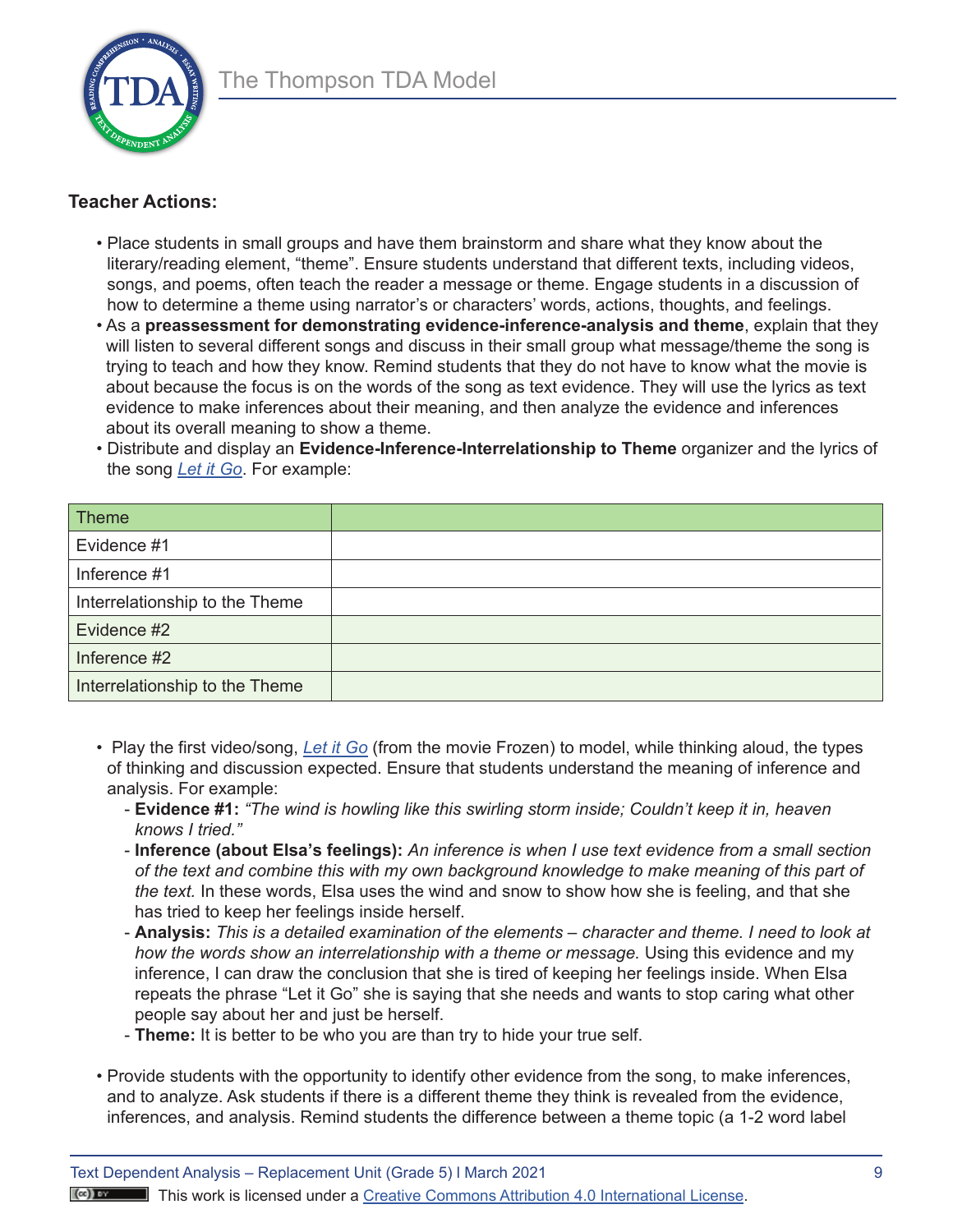

such as love, friendship, or persistence) and a theme statement (a statement about the meaning of the text as a whole). Explain that theme statements are universal statements and can be applied to the real world.

- Distribute the lyrics to song #2 *[Happy](https://www.google.com/search?q=lyrics+to+the+song+happy+from+dispicable+me&rlz=1C1CHBF_enUS860US861&oq=lyrics+to+the+song+happy+from+dispicable+me&aqs=chrome..69i57j33i10i22i29i30l6.6067j0j7&sourceid=chrome&ie=UTF-8)* (from the movie *Despicable Me*) and remind students that they should listen to the words while following along with the lyrics. Depending on students' experiences, after they listen/read the words, continue modeling, or have students work together to identify evidence, make an inference, and analyze to determine a theme. Remind students, again, that they do not have to know what the movie is about because the focus is on the words of the song as text evidence. Play the video/song #2, *[Happy](https://www.youtube.com/watch?v=XQG89cwhmJU)*. Have students discuss the song in small groups to complete an **Evidence-Inference-Interrelationship to Theme** organizer and to determine a theme for the song. Circulate and listen as students discuss the song, providing support as needed by posing questions such as: *What words in the song make you think this is the theme? Why do you think this? What background knowledge supports your thinking.* Discuss student information from their group organizers. Possible response:
	- **Evidence:** *"Here come bad news talking this and that; Well give me all you got, don't hold back, Well I should probably warn you I'll be just fine."*
	- **Inference (about singer's feelings):** *An inference is when I use text evidence from a small section of the text and combine this with my own background knowledge to make meaning of this part of the text.* In these words, the singer states that there are all kinds of bad news, but he doesn't care because he is not going to be upset and he'll be fine no matter what is said.
	- **Analysis: This is a detailed examination of the elements character and theme. I need to look at how the words show an interrelationship with a theme or message.** Using this evidence and my inference, I can draw the conclusion that he is tired of people giving him bad news expecting him to be miserable. When he repeats the phrase "Clap along if you feel happiness is the truth" he is saying that it is better to feel happy than miserable.
	- **Theme:** Embrace happiness in the face of problems.
- Distribute the lyrics to song #3 *[You've Got a Friend in Me](https://www.google.com/search?q=lyrics+to+the+song+you%27ve+got+a+friend+in+me+from+toy+story&rlz=1C1CHBF_enUS860US861&oq=lyrics+to+the+song+you%27ve+got+a+friend+in+me+from+toy+story&aqs=chrome..69i57j33i299.12017j0j7&sourceid=chrome&ie=UTF-8)* (from the movie Toy Story) and remind students that they should listen to the words while following along with the lyrics. After they listen/read the words, they will work together to identify evidence, make an inference, and analyze to determine a theme. Play the video/song #2, *[You've Got a Friend in Me](https://www.youtube.com/watch?v=nMN4JZ8crVY)*. Have students discuss the song in small groups to complete an **Evidence-Inference-Interrelationship to Theme** organizer and to determine a theme for the song. Circulate and listen as students discuss the song, providing support as needed by posing questions such as: *What words in the song make you think this is the theme? Why do you think this? What background knowledge supports your thinking.* Discuss student information from their group organizers. Possible response: Possible response:
	- **Evidence:** *"Some other folks might be a little bit smarter than I am; but none of them will ever love you the way I do."*
	- **Inference (about singer's feelings):** *An inference is when I use text evidence from a small section of the text and combine this with my own background knowledge to make meaning of this part of the text.* In these words, the singer states that he's not perfect and others may be better than him, but his feelings will never change.
	- **Analysis:** *This is a detailed examination of the elements character and theme. I need to look at how the words show an interrelationship with a theme or message.* Using this evidence and my inference, I can draw the conclusion that people can come and go in your life but look to the person who knows you and loves you.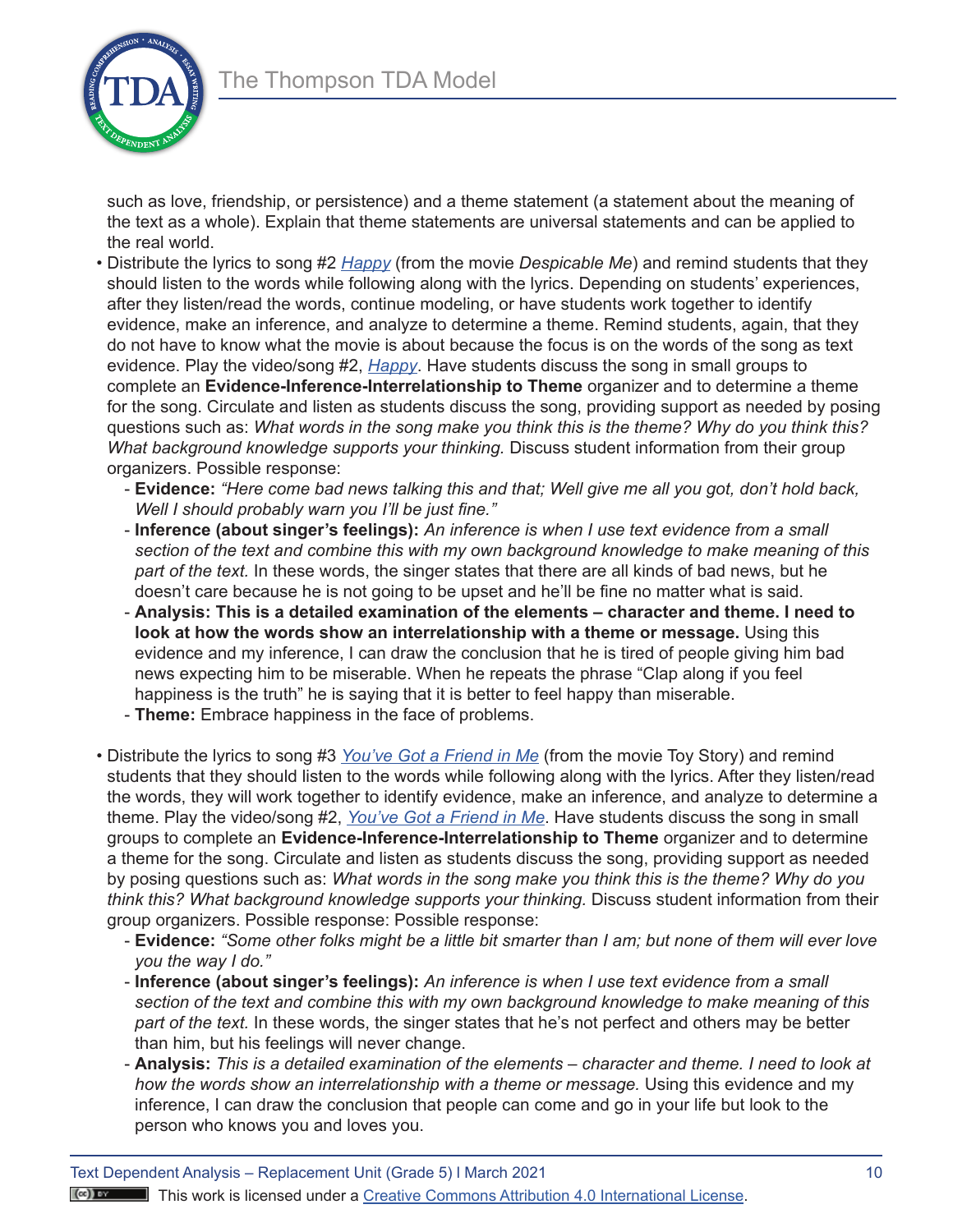

- **Theme:** Special friendships are when someone is there for you no matter what.
- Engage students in a discussion of how the lyrics, and more specifically the repeated chorus (e.g., *Because I'm happy; Clap along if you feel happiness is the truth*), supports the analysis and identification of the theme. Explain that sometimes the text information is not always explicit or obvious, as it is in these songs.
- Explain that they will watch a video with no words, *[For the Birds](https://www.youtube.com/watch?v=nYTrIcn4rjg)* (or a similar video that reveals a theme) and discuss in their small group how the characters' actions reveal a theme. Explain that they will watch the video and complete the **Evidence-Inference-Interrelationship to Theme** organizer and determine a theme for the video. Play the video, then circulate and listen as students discuss it, providing support as needed. Possible response:
	- **Evidence:** The little birds peck at the big blue bird's feet to get him off of the wire. Note: *Explain to students that because there were no words, sometimes the evidence is provided by paraphrasing the meaning of what is occurring in the text.*
	- **Inference (about bird's actions):** *An inference is when I use text evidence from a small section of the text and combine this with my own background knowledge to make meaning of this part of the text.* When the little birds behave this way, they are showing the blue bird they don't want him to be anywhere near them.
	- **Analysis:** *This is a detailed examination of the elements character and theme. I need to look at how the character actions show an interrelationship with a theme or message.* Using this evidence and my inference, I can draw the conclusion that the little birds are not treating the big blue bird very kindly because he is different from them.
	- **Theme:** Everyone should be treated with kindness, even if they are different from you.
- Identify the expectations of the unit and the success criteria. For example, throughout the unit students will be reading and viewing different texts, including realistic, historical, and multicultural fiction to demonstrate understanding of the characters and how their actions, thoughts, words, and/or feelings reveal a theme. Explain that by the end of the unit they will learn how to analyze the text to:
	- demonstrate comprehension or understanding of a text,
	- use evidence, inferences, and explanations to analyze the characters in order to determine a theme, and
	- to write an essay that shows their comprehension and analysis.

Explain that throughout the unit these expectations will be modeled so that they can independently be successful by the end of the year.

**Note: The teacher should understand that these are grade level expectations and students may not be successful by the end of a unit that is taught at the beginning of the year. New learning should be reinforced throughout the year within the context of year-long teaching (e.g., during student conferences, teacher read alouds, other subject areas, etc.).** 

## **Student Actions:**

• In small groups, students brainstorm and share the prior knowledge about the literary/reading element, "theme", including how theme is determined.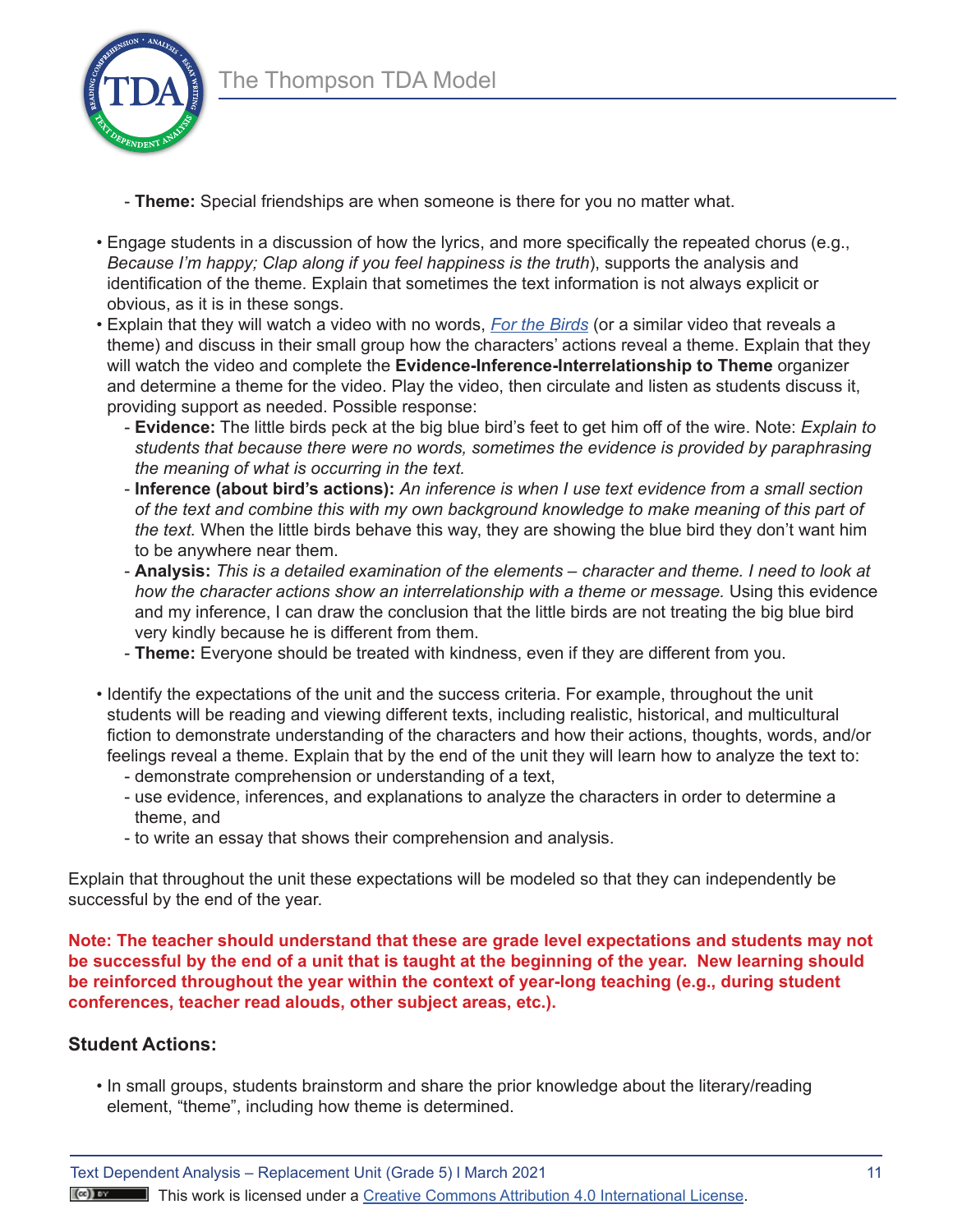

- Students listen to and follow along to different songs. They will follow along as the teacher models completing an **Evidence-Inference-Interrelationship to Theme** organizer.
- Students work with peers to identify evidence, make inferences, explain how the evidence and inference is interrelated, and identify a theme statement using three different song lyrics.
- Students watch a wordless video to learn to paraphrase character actions. They will work with peers to identify evidence, make inferences, explain how the evidence and inference is interrelated, and identify a theme statement using the events in the video.
- Students follow along with the teacher as the teacher describes an overview of the unit and the success criteria.

## *Section #2: Realistic Fiction*

## **Length of Time: Approximately eight to ten class periods**

## **Planned Activities/Text Dependent Questions/Assessments:**

- In this section the teacher will introduce the characteristics of realistic fiction as the main genre for this unit. The teacher will use this genre to support students' comprehension of the reading/literary elements of character and theme. As theme statements are created, they should remain displayed for students to return to throughout the unit. Students will develop their understanding of the characteristics of different genre types and how themes are universal statements that can be applied to the real world, different people, and over time.
- The teacher will support students' understanding and ability to identify explicit evidence, make inferences, and analyze reading elements to determine a theme.
- The teacher will model and engage students in writing a summary and analysis paragraph.
- The teacher will model and engage students in annotating text as they read. (For more information about the importance of writing while reading see *[Text Dependent Analysis: The Need for a Shift in](https://www.education.pa.gov/Documents/Teachers-Administrators/Curriculum/ELA/TDA-The%20Need%20for%20a%20Shift%20in%20Instruction%20and%20Curriculum.pdf) [Instruction and Curriculum.](https://www.education.pa.gov/Documents/Teachers-Administrators/Curriculum/ELA/TDA-The%20Need%20for%20a%20Shift%20in%20Instruction%20and%20Curriculum.pdf)*)

## **Teacher Actions:**

- Remind students of the expectations for the unit (analyze a text for how the characters' actions, thoughts, words, and/or feelings reveal a theme) and inform them that in this section of the unit they are going to explore these expectations while reading realistic fiction.
- Explain that there are different types of narrative texts. Ask students to brainstorm different genres that they have read. Prompt students, if needed, by naming genres previously read, such as fairy tales, folk tales, poetry, nonfiction, etc. Explain that students will be exploring realistic fiction in this unit, along with historical fiction and multicultural fiction as two different types of realistic fiction.
- As a **preassessment for determining prior knowledge of genre types**, explain that each group will create a Concept Map to brainstorm what they know about each genre and how the three genres are related. Display a Concept Map and explain the information on the Concept Map identifies characteristics of a topic and different relationships. For example, discuss how this Concept Map shows the characteristics of trees and how the characteristics are related: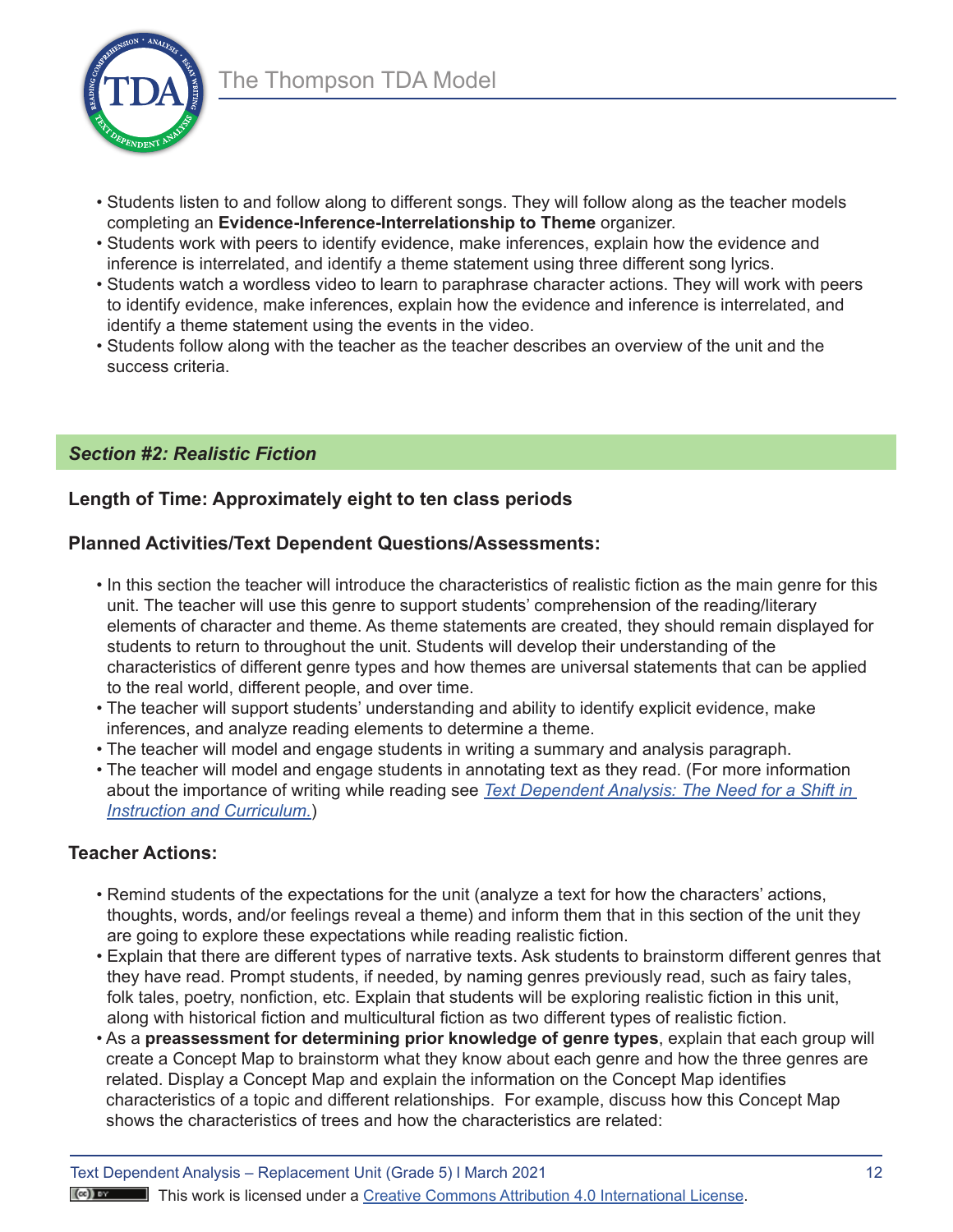



[Example Concept Map](https://www.google.com/search?q=free+images+of+concept+maps+for+grade+5&tbm=isch&ved=2ahUKEwjb8KvVu_j3AhV9sXIEHYm1CRQQ2-cCegQIABAA&oq=free+images+of+concept+maps+for+grade+5&gs_lcp=CgNpbWcQAzoECCMQJ1CgBljwEGDrE2gAcAB4AIABR4gBxgGSAQE0mAEAoAEBqgELZ3dzLXdpei1pbWfAAQE&sclient=img&ei=ovuMYtuXOf3iytMPieumoAE&bih=554&biw=1097&rlz=1C1CHBF_enUS860US861#imgrc=5HYM3Qfnt-NZrM)

- Model creating the beginning of a Concept Map for realistic fiction to include different characteristics and relationships such as:
	- Characters:
		- well-developed
		- **n** humans, but may be animals in texts for younger children
		- <sup>n</sup> portrayed through realistic dialogues, thoughts, actions, and descriptions
		- $\blacksquare$  problems are similar to those that students have
	- Setting:
		- $\blacksquare$  authentic to the time and place
		- **Example 2** can impact the character's problem or situation
	- Plot:
		- **n** logical structure and pacing
		- <sup>n</sup> believable conflict with self or others (depending on what is in the curriculum, this can include person v. person, person v. self, person v. nature, person v. society, person v. technology) solutions are ones that can occur in real-life
	- Theme:
		- **n** focus on real issues, such as belonging, friendship, family

#### **Note: Not all of this information needs to be included in the Concept Map model, just enough to help students develop an understanding of developing a Concept Map in their small groups.**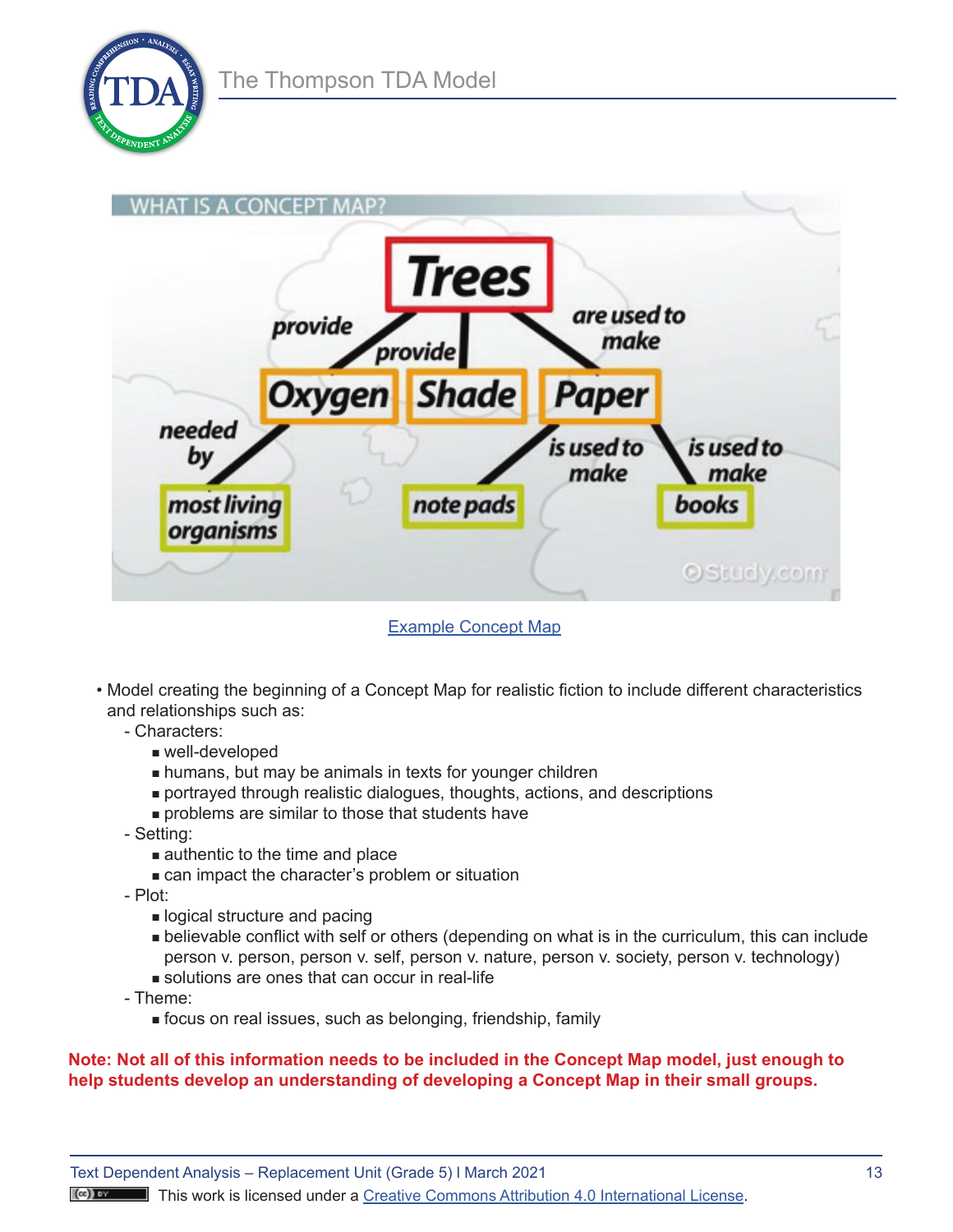

- Have students form small groups and provide each group with a piece of chart paper and markers. Remind students that the Concept Map shows the relationship between the characteristics of three genre types, and they can use different colored arrows, dotted lines, or shapes to show the relationships. Circulate as students work on their Concept Maps providing guidance, as needed.
- After students have completed their Concept Map, display the maps around the room and conduct a gallery walk. Beside each poster provide post-it notes, and as they view each of the Concept Maps, have students look for similarities and differences and to record any questions about the different genres on the provided post-it notes.
- As a wrap-up to the development of the Concept Map, record on a K-W-L chart what students believe they know about the genres (K) and what they want to know about the genres (W), including the questions they recorded on their post-it notes. Explain that what they learn about the genres (L) will be recorded at the end of the unit.
- Introduce the text, *[Weird, Wonderful Mrs. Becker](https://readmeastoryink.com/wp-content/uploads/stories/weird_wonderful_mrs._becker.pdf)* by Claire Blatchford. Inform students that they will be reading and annotating the text to demonstrate understanding of how the author uses the different traits of the characters to reveal a theme. Remind students of the meaning of theme as: *the author's message that is shown through the characters' words, actions, thoughts, and/or feelings.*
- Explain that good readers write while they are reading, and that annotating text requires students to write margin notes that help them think deeply about the characters and then to use the annotations to determine a theme for the entire story.

## **Note: See TDA Series – Purposeful Annotations for Text Dependent Analysis**

| impronoco babba on the alalogue between the main characters. For example, |
|---------------------------------------------------------------------------|
| I wonder why she thinks<br>their neighbor is weird.                       |
|                                                                           |
|                                                                           |
|                                                                           |
|                                                                           |
| Ok - that is a little odd, but                                            |
| Cat is being negative.                                                    |
|                                                                           |
|                                                                           |
|                                                                           |
| Mr. and Mrs. Yates are kind                                               |
| because they are                                                          |
| considering different                                                     |
| reasons Mrs. Becker is                                                    |
| bringing rocks in her house.                                              |
|                                                                           |

• Model reading the beginning section of the story while annotating the text focusing on making inferences based on the dialogue between the main characters. For example:

Text Dependent Analysis – Replacement Unit (Grade 5) I March 2021 14

**T** This work is licensed under a **Creative Commons Attribution 4.0 International License**.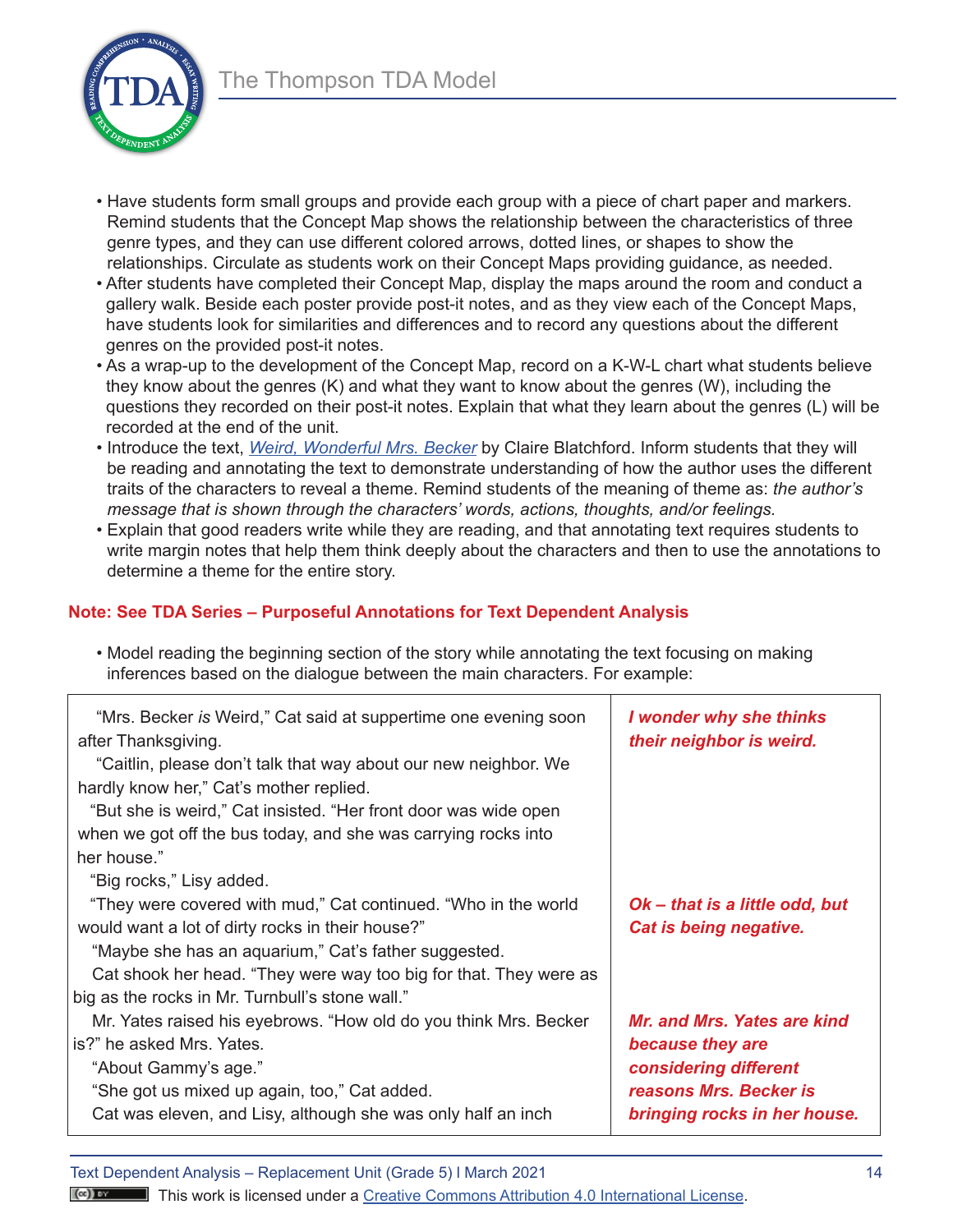

| shorter than her sister, was eight. When people confused the two or,<br>worse yet, asked if they were twins, Cat got cross. Very cross. |  |
|-----------------------------------------------------------------------------------------------------------------------------------------|--|
| It wasn't fair that she had such a tall younger sister.                                                                                 |  |
| "I'll make cookies for her sometime soon," Cat's mother decided.                                                                        |  |
| "Cookies?" echoed Lisy. She loved making cookies. Even more,                                                                            |  |
| she loved eating raw cookie dough.                                                                                                      |  |

- Discuss the annotations pointing out the evidence as dialogue, and the annotations as inferences about the characters, questions about the character or event, and/or connections they make. Ask students if there are other annotations they would make for this section of the text and why.
- Engage students in a first close reading of the remainder of the text either in pairs or small groups to annotate and discuss as they read focusing on the characters' words, actions, thoughts, and/or feelings. Student annotations and discussions should serve as **formative assessment**.
- After students have finished reading, explain that they will engage in a collaborative discussion strategy called [Conver-Stations](https://www.inquired.org/post/conver-stations-lesson-activity#:~:text=Conver%2Dstations%20allow%20students%20to,audio%20recordings%2C%20or%20written%20text.) in which they will respond to **formative assessment** text dependent questions at different stations while engaged in a second close read along with using their annotations to respond to the questions.

## **Note: See TDA Series – Collaborative Discussions for Close Reading**

Possible text dependent questions include:

- In what ways does the author show Mrs. Becker as weird? Is "weird" an appropriate description of her personality? Why or why not?
- In what ways does the author show Mrs. Becker as wonderful? Is "wonderful" an appropriate description of her personality? Why or why not?
- In what ways are these two descriptions of Mrs. Becker contradicting each other?
- What is the conflict in this story and what evidence supports this conflict?
- How does the setting impact the conflict?
- How would you describe Cat's personality and what evidence supports her personality trait(s)?
- How would you describe Mrs. Becker's personality and what evidence supports her personality trait(s)?
- What theme would you suggest for this story?
- Place students in groups of 3 or 4 and give each group the first question to discuss. Encourage students to jot notes on their text as additional annotations or in a reader's journal as a record of the discussion. After sufficient time has passed for the discussion to develop, have one or two students from each group rotate to a different group, while the other group members remain where they are. Once in their new group, they will discuss the second question using their annotations and the information learned from the previous discussion, as appropriate. Continue the rotations until all questions have been discussed and students have collaborated with different peers during the discussions. Circulate during the discussions and provide support, as needed, reminding students to revisit the text and their annotations to answer the questions.
- Discuss the text dependent comprehension questions as a whole group ensuring students understand the characters and how their words, actions, thoughts, and/or feelings support the suggested themes as noted in the final question. As students share their evidence and inferences, categorize, and record the information. For example: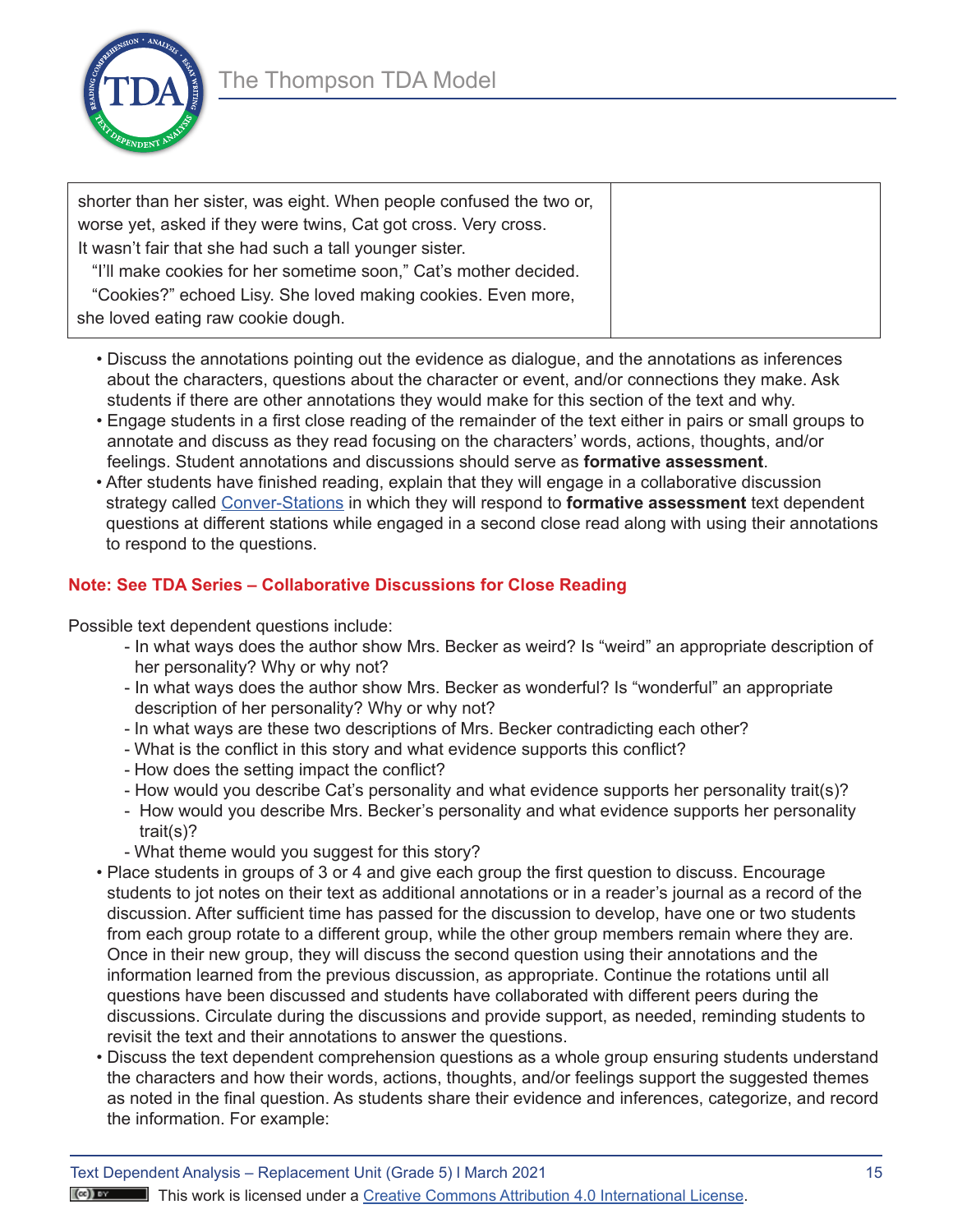

| <b>Words</b> | <b>Actions</b> | <b>Thoughts</b> | <b>Feelings</b> |
|--------------|----------------|-----------------|-----------------|
|              |                |                 |                 |
|              |                |                 |                 |
|              |                |                 |                 |

As students share the possible themes of the story, record them so they are visible for everyone. Ask students to identify and explain the character information from the table and explain how it supports the theme. Possible themes include:

- *- People shouldn't be judged by just what you see.*
- *- People do different things for different reasons.*
- *- Different ideas add to the creativity of the world.*
- Explain that the information gained from the text can be used for different types of writing. Ask students to turn and talk to explain the difference between a summary paragraph and an analysis paragraph. Have students share their thinking. Point out that the summary only includes evidence of who is in the story, where the story takes place, and what happens; the analysis focuses on two specific reading or literary elements (characterization and theme) and shows how these two elements are interrelated.
- Display a class story map and provide students with a copy. Tell students to discuss the story elements from the text and to record their responses on their story map. Explain that they will use this information to write a short summary. Explain the meaning of a summary as: *A few sentences that capture all of the most important parts of the text and answers the who, what, when, where, how, and why questions and is told in the reader's own words.* Remind students that the summary is not quotes from the story.
- Model by writing a one-paragraph summary (3-5 sentences) of the previously viewed video, For the Birds. Explain that a summary is different from writing an analysis, although some information from a summary will be included in an analysis.

#### **Note: Depending on students' strengths and needs, the summary writing can be modeled or written in small groups, pairs, or independently.**

• Display a class Evidence-Inference-Interrelationship to Theme or similar organizer and provide students with a copy. Have students work in pairs or small groups to complete the organizer for the text, *Weird, Wonderful Mrs. Becker*. Remind students that this is the same organizer that was previously completed for the songs at the beginning of the unit. Possible responses:

| <b>Theme</b>                   | People shouldn't be judged by just what you see.                                                                                |  |
|--------------------------------|---------------------------------------------------------------------------------------------------------------------------------|--|
| Evidence #1                    | "Her door was wide open when we got off the bus today, and she was<br>carrying rocks into her house." "Big rocks, Lisey added." |  |
| Inference #1                   | The rocks might be needed for a project.                                                                                        |  |
| Interrelationship to the Theme | People use different things for different purposes and without knowing<br>what they are doing and why they shouldn't be judged. |  |

Text Dependent Analysis – Replacement Unit (Grade 5) I March 2021 16

 $(\infty)$  by This work is licensed under a Creative Commons Attribution 4.0 International License.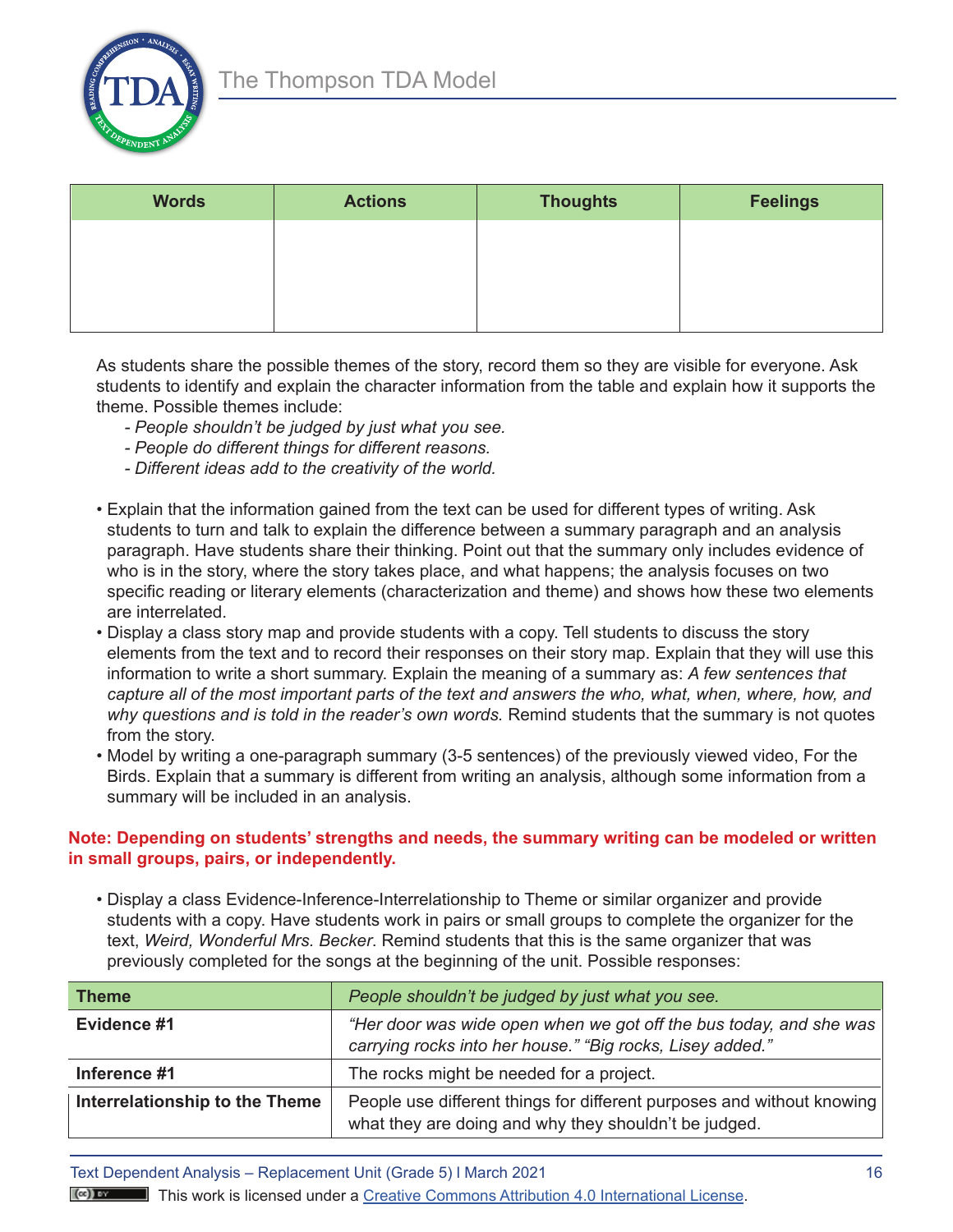

| Evidence #2                    | The entire floor in that room was covered with moss and grass. This is<br>my Advent Garden.                                             |
|--------------------------------|-----------------------------------------------------------------------------------------------------------------------------------------|
| Inference #2                   | The Advent Garden has meaning for Mrs. Becker because it<br>represents a very special tradition about Christmas.                        |
| Interrelationship to the Theme | Even though the change in Mrs. Becker's living room was different<br>than what most people do, she shouldn't be judged as weird or odd. |

#### **Note: Depending on students' strengths and needs, the completion of the organizer can be modeled or written in small groups, pairs, or independently. If modeled, the teacher should explain the piece of evidence, the inference, and interrelationship, while thinking aloud.**

- Discuss the information included on the organizer as **formative assessment** ensuring students' understanding of the difference between evidence, inference, and interrelationship to the theme.
- Discuss how the information on this organizer is the same and different from the information recorded on the Story Map for the summary writing.
- Explain that they will write an analysis paragraph to answer the question *How do the characters' actions, thoughts, and words reveal a theme about how people should get along?* Remind students that this is different than the summary paragraph previously written. Point out that the body paragraph must include the following:
	- Introduction of the topic
	- Evidence from the text
	- Inference about the evidence
	- Explanation showing an interrelationship between the character and theme
	- Concluding statement
- Model, while thinking aloud, writing the first body paragraph using Evidence #1, Inference #1, and Interrelationship to the theme. Below is a possible paragraph:

*In the beginning of the story, Cat states, "Her door was wide open when we got off the bus today, and she was carrying rocks into her house." "Big rocks," Lisey added. It is odd to have big rocks in the house, but Mrs. Becker might be creating a project that needs big rocks. People use different things for different purposes. Since Cat and her sister don't know what Mrs. Becker is using the rocks for, they shouldn't judge her.* 

- Instruct students to write one body paragraph using the second set of evidence, inference, and interrelationship as a **formative assessment** using their organizer and the model paragraph either in small groups, pairs, or independently. Collect these paragraphs and sort into piles of demonstrating, partially demonstrating, and struggling. Use the TDA Learning Progressions to identify strengths, needs, and instructional next steps.
- Introduce the text, *Lemonade: The Musical* by Paul Acampora as the second realistic fiction story. *[A Learning Plan for Lemonade: The Musical](https://www.education.pa.gov/Documents/Teachers-Administrators/Curriculum/ELA/TDACloseReadingLessonGr5.pdf)* has been fully developed. Possible activities for this unit are included below. The teacher may determine which aspects of the learning plan to use within this unit based on student progress thus far.
	- Task #1 Develop an understanding story elements and personality traits of characters
	- Task #2 Deconstruction of a TDA prompt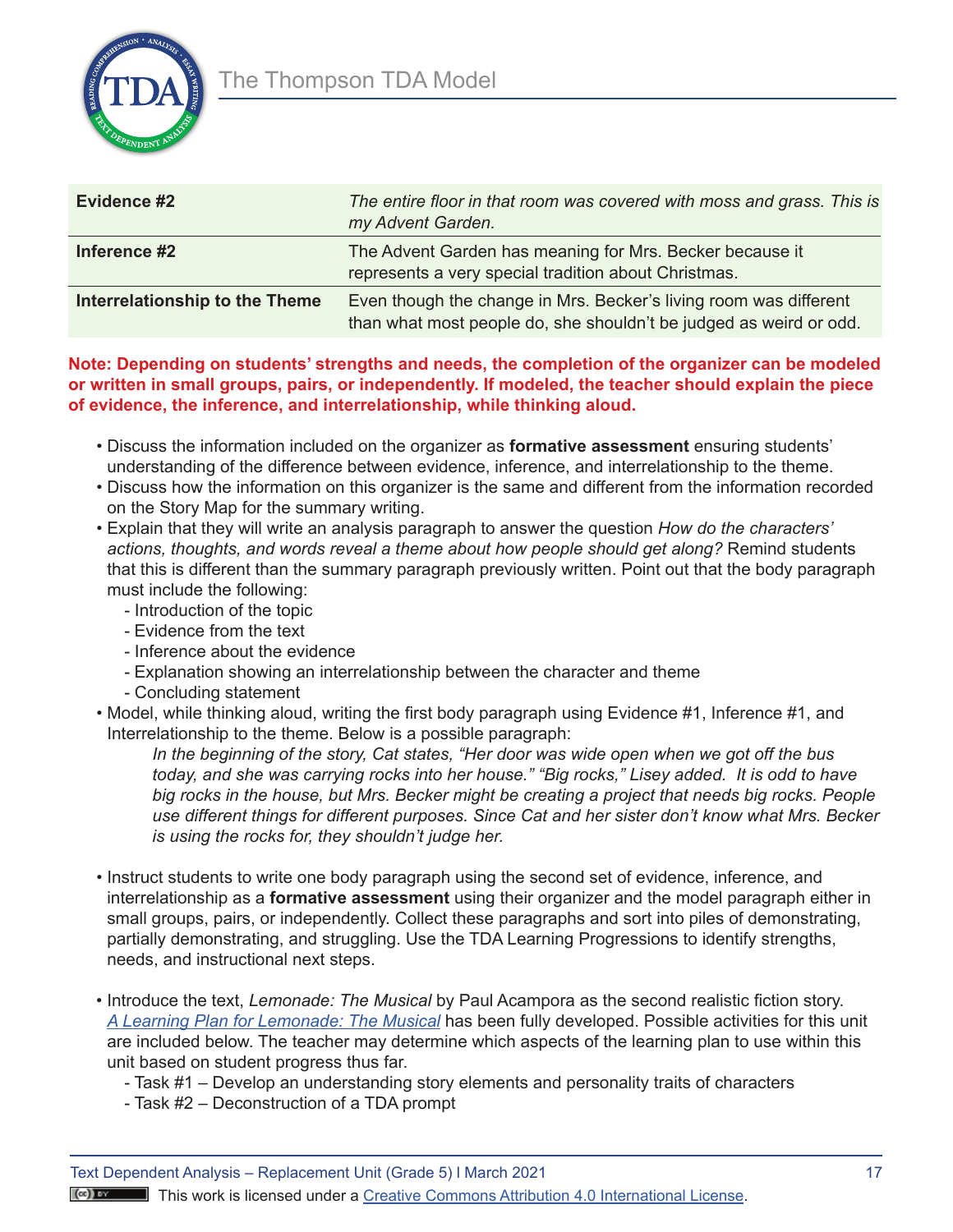

- Task #3 Employ close reading, comprehension, and annotating traits of multiple characters to develop a theme
- Task #4 Write an analysis body paragraph
- Task #5 Write an introductory and concluding paragraph for a TDA
- Return to the Concept Maps for realistic fiction and engage students in a discussion of how the characteristics of realistic fiction were represented in both stories. Create a chart that includes specific examples of the genre characteristics and display throughout the unit. Discuss if any questions from the K-W-L chart were answered and record the information.

# **Student Actions:**

- Students brainstorm different genres they have read or are familiar with.
- In small groups, students create a Concept Map showing the characteristics and relationships between realistic, historic, and multicultural fiction genres.
- Students conduct a gallery walk to view each Concept Map, identifying similarities, differences, and questions about the maps or genres.
- Students contribute to a K-W-L about the different genres.
- Students follow along with the reading and annotating of the first section of the realistic fiction text, *Weird, Wonderful Mrs. Becker*, and contribute to the discussion.
- Students engage in the Conver-Stations collaborative discussion strategy to respond to comprehension questions.
- Students share comprehension question responses in a whole group.
- Students turn and talk to discuss the difference between a summary and analysis paragraph.
- Students complete a story map for the realistic text.
- With a partner, students complete the **Evidence-Inference-Interrelationship to Theme** organizer.
- Students follow along as the teacher writes a body paragraph and then write their own body paragraph.
- Students discuss Concept Maps and contribute to the K-W-L chart.
- Student actions will depend on the selected tasks from the Learning Plan for *Lemonade: The Musical*.

## *Section #3: Historical Fiction*

# **Length of Time: Approximately five class periods**

# **Planned Activities/Text Dependent Questions/Assessments:**

- In this section the teacher will introduce historical fiction as a sub-genre of realistic fiction. Students will read, annotate, and collaboratively discuss comprehension questions, focusing on the story elements.
- A text dependent analysis prompt is introduced and deconstructed focused on author's word choice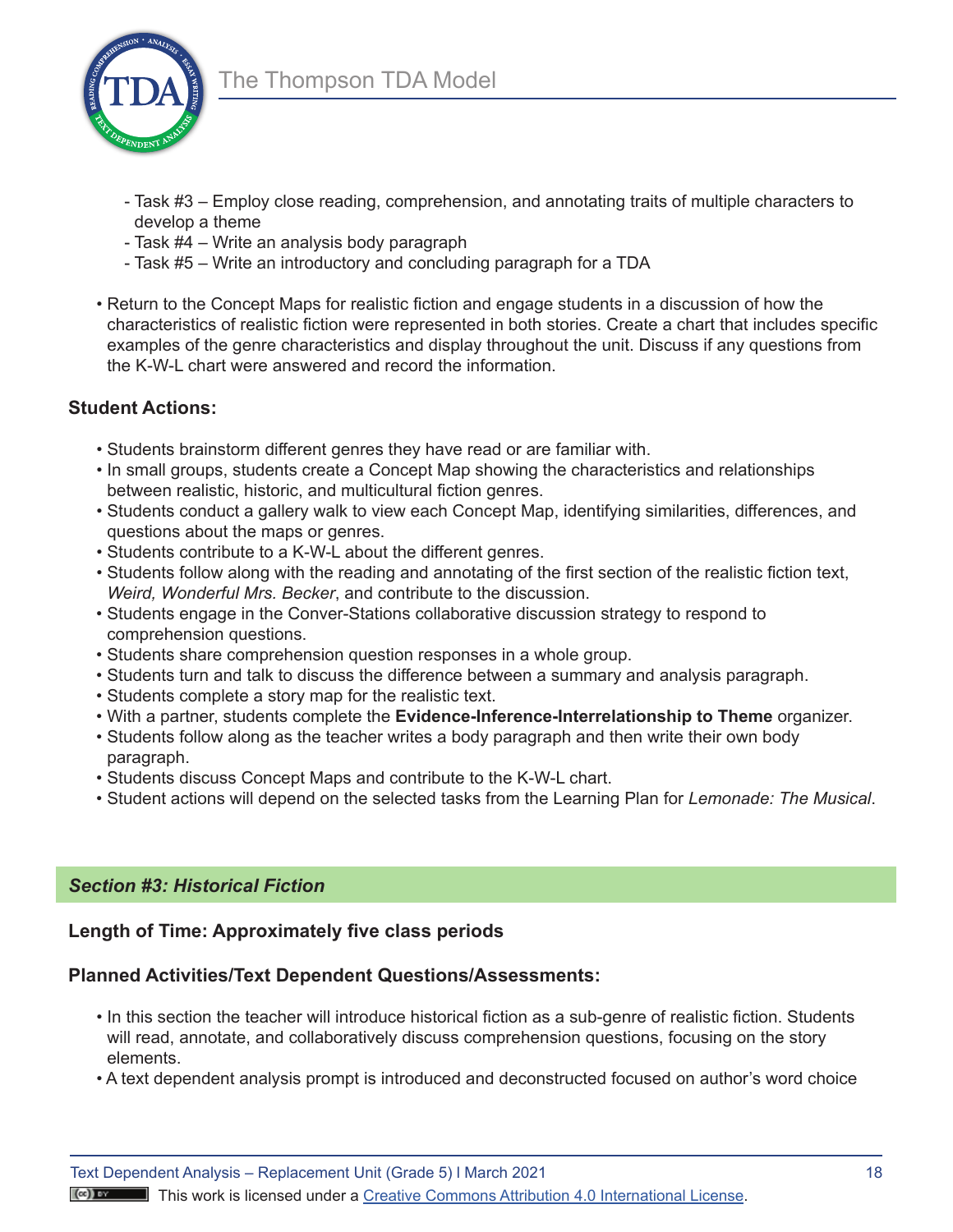

and revealing a character's personality trait.

• Students will engage in using organizer information to write a body paragraph that includes evidence, an inference, and analysis (interrelationship of word choice and character).

# **Teacher Actions:**

- Review the characteristics of historical fiction that students recorded on their Concept Map and any Wonders from the K-W-L chart. Play the video *[Historical Fiction](https://www.youtube.com/watch?v=n4gh7Brl1fs)*. Tell students to listen for characteristics of historical fiction and compare to what was recorded on their Concept Map and if any questions were answered. Discuss the characteristics that students noted.
- Place students in literature circle groups of approximately 4 students and explain that each group will read an excerpt sample from an historical fiction text. Students will read and discuss the excerpt samples to answer comprehension questions about the text, identify examples of the historical fiction characteristics, compare and contrast the texts, and analyze the text.
- Distribute one of the excerpt samples from *[I Survived the San Francisco Earthquake, 1906](https://www.overdrive.com/media/1712790/i-survived-the-san-francisco-earthquake-1906)*, *[I Survived](https://www.overdrive.com/media/1712791/i-survived-the-shark-attacks-of-1916)  [the Shark Attacks of 1916](https://www.overdrive.com/media/1712791/i-survived-the-shark-attacks-of-1916)*, *[I Survived Hurricane Katrina, 2005](https://www.overdrive.com/media/1712785/i-survived-hurricane-katrina-2005)*, *[I Survived the Bombing of Pearl](https://www.overdrive.com/media/1712788/i-survived-the-bombing-of-pearl-harbor-1941)  [Harbor, 1941](https://www.overdrive.com/media/1712788/i-survived-the-bombing-of-pearl-harbor-1941)*, and *[I Survived the Sinking of the Titanic, 1912](https://www.overdrive.com/media/1712792/i-survived-the-sinking-of-the-titanic-1912)* to each group.
- Engage students in a first read to discuss comprehension questions. Possible questions include:
	- Who is the main character?
	- Describe the main character's personality traits using text evidence and inferences.
	- Describe the historical setting of this story and the evidence that supports this setting as historical.
	- What can you infer is happening at the end of chapter one?
	- Explain the conflict that the main character encounters in these first few chapters.
	- Explain how the setting influences the problem of the story.
	- In what ways is this historical fiction realistic?
	- Which aspects of the story are fictional, and which are actual events?
	- Based on what you read in these few chapters, what is a possible theme that might emerge from this story based on the main character's personality?
- Discuss the responses to the comprehension questions as a whole group or with individual groups as a **formative assessment**.

# **Note: See TDA Series – Close Reading Questions Leading to Text Dependent Analysis**

• Display the TDA prompt: *Author's word choice helps to reveal the traits of the characters. Write a paragraph analyzing how the author's word choice reveals the main character's personality traits. Use evidence to support your response.* 

#### **Note: This prompt allows students to continue to develop their understanding of how character traits are revealed by the author's word choice. This is important for students to understand in order to fully analyze characters and theme.**

• Deconstruct the prompt with students pointing out the two reading elements that students will be expected to analyze (author's word choice and character traits). Model how students can change the second statement of the prompt into a question. For example: *How does the author's word choice reveal the main character's personality traits?* Remind students that this question should be answered in their response.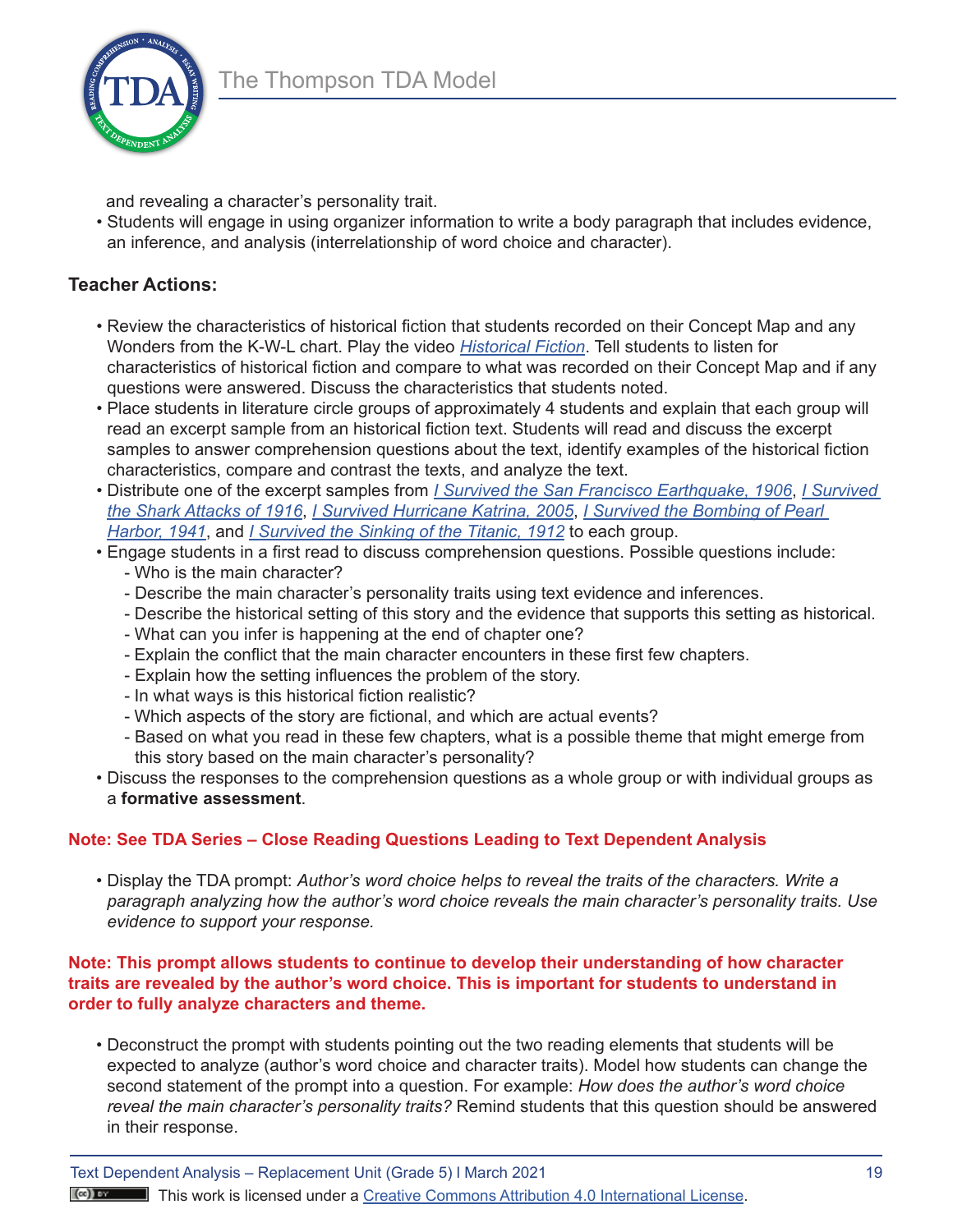

- Review the expectations of a body paragraph when analyzing text, pointing out that the body paragraph must include the following.
	- Introduction of the topic
	- Evidence from the text (quote or paraphrase)
	- Inference about the evidence
	- Explanation showing an interrelationship between the author's word choice and character
	- Concluding statement
- Remind students to examine the author's words that reveal the main character's thoughts, actions, words, and feelings. During a second close read of the text, have students discuss in their literature circle group Evidence #1, Inference #1, and the interrelationship of the word choice and character's personality. Circulate as students capture this information on an organizer providing guidance, as needed.
- Have students independently write one body paragraph as a **constructed response assessment**  using their organizer and the previously modeled paragraphs. Collect these paragraphs and use the [TDA Learning Progressions](https://www.nciea.org/sites/default/files/inline-files/TDA-LearningProgressions-FINAL_1.pdf) to diagnose students' level of reading comprehension, analysis, and essay writing for a TDA prompt.

## **Note: See TDA Series – Text Dependent Analysis Learning Progressions**

- Have students read a different I Survived… example excerpt and discuss the comprehension questions identified above.
- Engage students in discussing the ways in which the characters, setting, and conflict are the same and different in the two texts. Ensure students return to the texts to provide evidence to support the similarities and differences. Distribute and display a **three-column organizer**. Model one or two similarities/differences by recording the information on the displayed organizer and then have groups complete an organizer as a **formative assessment**.

#### **Note: This section of the unit can be modified by using these full novels for Literature Circles. The TDA prompt could then be changed to have students analyze characters and theme.**

•Discuss if any questions from the K-W-L chart were answered and record the information.

## **Student Actions:**

- Students listen to and view the Historical Fiction video to discuss the characteristics of the genre.
- Students read an excerpt sample of historical fiction text as a first read and discuss comprehension questions in literature circles and during whole groups discussion.
- During a second close read of the text, students complete an Evidence-Inference-Interrelationship organizer as a small group and use this information to independently write one body paragraph.
- Students read a second excerpt sample of historical fiction text to compare and contrast the reading elements (characters, setting, conflict) of the same genre and reading series.
- Students contribute to additions to the K-W-L chart.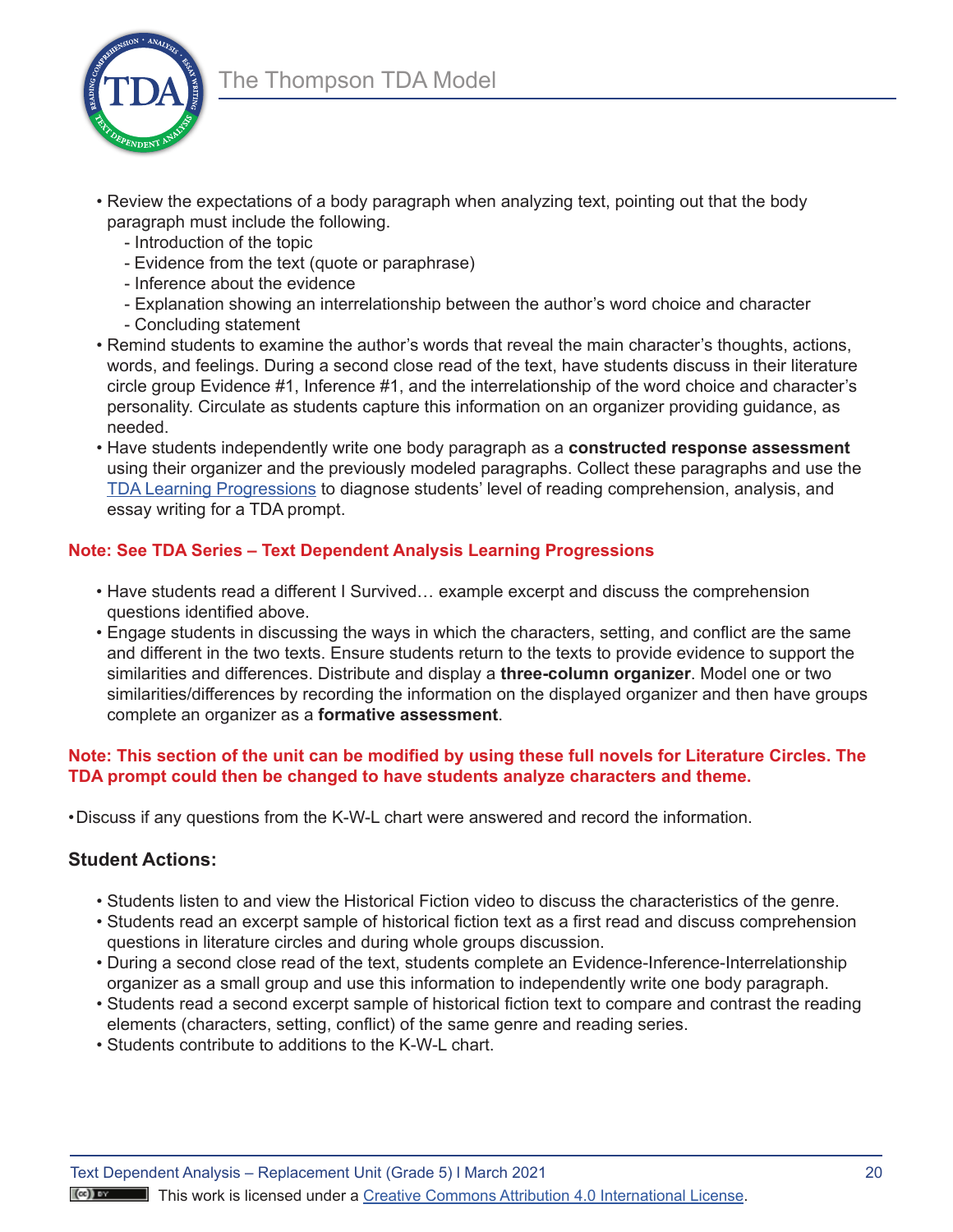

# *Section #4: Multicultural Fiction*

## **Length of Time: Approximately four class periods**

## **Planned Activities/Text Dependent Questions/Assessments:**

- In this section the teacher will introduce multicultural fiction as a sub-genre of realistic fiction and/or historical fiction. Students will read, annotate, and collaborative discuss comprehension questions, focusing on how the characters' actions, thoughts, and words support a theme. Continue to display theme statements for students to return to throughout the unit.
- A text dependent analysis prompt is introduced and deconstructed.
- This section will engage students in using the **Evidence-Inference-Interrelationship to Theme**  organizer information to write one or two body paragraph(s) that includes multiple pieces of evidence, inferences, and analysis (interrelationship of characters and theme).
- This section will engage students in using organizer information to write multiple body paragraphs that include evidence, an inference, and analysis (interrelationship of characters and theme).

## **Teacher Actions:**

- Introduce the two texts in this section. The first text is a video recording of *[Baseball Saved Us](https://www.youtube.com/watch?v=YmRWOr0YbTE)* by Ken Mochizuki and the second text is *[The Beautiful Necklace](https://readmeastoryink.com/wp-content/uploads/stories/the_beautiful_necklace.pdf)* by Cecilia Busby. Explain that the texts are realistic, historical, and multicultural fiction. Explain that as students engage with these texts, they should consider how these different genres are reflected in the texts.
- Define multicultural literature as a genre that authentically depicts the diversity of society by realistically portraying the unique lifestyles and heritage of different social, cultural, and ethnic groups. **Note: define terms as appropriate to ensure student understanding of this genre.**
	- *Culture: system of values, beliefs, and standards shared by a group of people*
	- *- Ethnicity: refers to the national origin of one's ancestors who share history, values, and behavior*
- Review and discuss the different questions/prompts that students have been exposed to in the unit:
	- *How do the characters' actions, thoughts, and words reveal a theme about how people should get along?*
	- *- In "Lemonade: The Musical," the author tells about a boy who becomes a member of his school's drama club. Write an essay analyzing how the author uses the different traits of the characters to reveal a theme of the passage. Use evidence from the text to support your response.*
	- *- Author's word choice helps to reveal the traits of the characters. Write a paragraph analyzing how the author's word choice reveals the main character's personality traits. Use evidence to support your response*
- Have students turn and talk to discuss what they notice as similar/different about the question and prompts. For example:
	- The second statement of the prompts could be turned into a question.
	- The question and prompts focus on characters' personality traits.
	- The question identifies a focus for the theme statement.
- Display the TDA prompt for the video *Baseball Saved Us: Author's write historical fiction to help us understand individual lives in history. Write an essay analyzing how the author of "Baseball Saved Us," uses the character's thoughts and actions to reveal the theme "everyone should be respected."*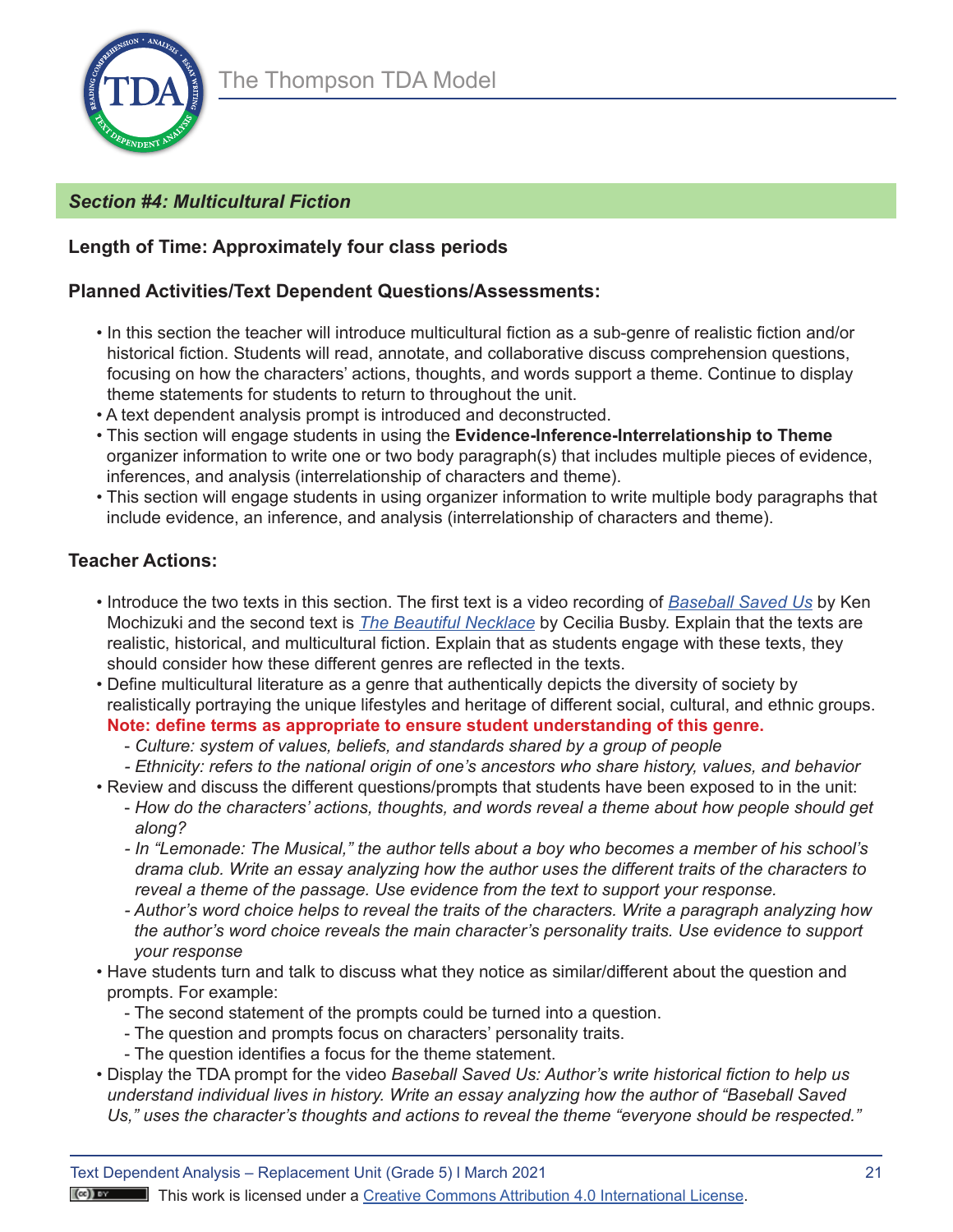

*Use evidence to support your response.* **Note: The TDA prompts for these texts and the summative assessment prompt are similar.** This is intentional to allow students to practice their learning about characters and theme without introducing any different or conflicting expectations. It is important to remember that grade five students are 10 or 11 years old and are still learning and practicing their processing skills.

- As a **formative assessment** have students work with a partner to deconstruct the prompt to identify which reading elements they are expected to analyze (character's thoughts and actions, themeeveryone should be respected) and to create a question using the second statement of the prompt. Ensure that students understand that the theme is provided for them, but they will also think about other themes that could be appropriate for the text. Review with students the difference between a theme topic and a theme statement.
- Provide the following [background information](https://www.leeandlow.com/books/baseball-saved-us/teachers_guide) for students:

*In 1942, two months after Japan attacked Pearl Harbor in Hawaii on December 7, 1941, President Franklin D. Roosevelt signed Executive Order 9066, which incarcerated people of Japanese descent in internment camps. The reason, according to the government, was because it could not tell who might be loyal to Japan. The United States was at war with Germany and Italy at the time, but the order did not apply to German Americans and Italian Americans.* 

*Approximately 120,000 Japanese-Americans–nearly two-thirds of them American citizens by birth–were first sent to temporary assembly centers (most of which were located at fairgrounds and racetracks) and then to 10 major concentration camps in six western states and Arkansas.* 

*None of the internees was ever proven to be dangerous to America during World War II. In 1988, the United States government admitted that what it had done was wrong.* 

- Ask students to discuss in small groups their thoughts about the following question: *Do you think it was fair for the government to take them from their home and make them move far away? How would you feel if this happened to your family?* Debrief as a whole group.
- Distribute and discuss the following comprehension questions to set a focus for watching/listening the video recording.
	- Why does Shorty's father decide to build a baseball field and create a league? What is he worried about?
	- Why does Teddy refuse to get his father a cup of water? What does this incident tell about life in the Camp? Why does this concern Shorty and Teddy's father?
	- How does baseball improve life at the internment camp for both grownups and children?
	- What effect does life in the Camp have on Shorty?
	- Why is hope important for enduring life at the camp?
	- How does Shorty's life change, if at all, before, during, and after internment? How does his life get better after the camp? How does his life get worse?
	- What message or theme can you learn from this story?
- Play the video recording for students as a first close read to get the gist of the text and have small groups discuss the comprehension questions as a **formative assessment**. Circulate and listen to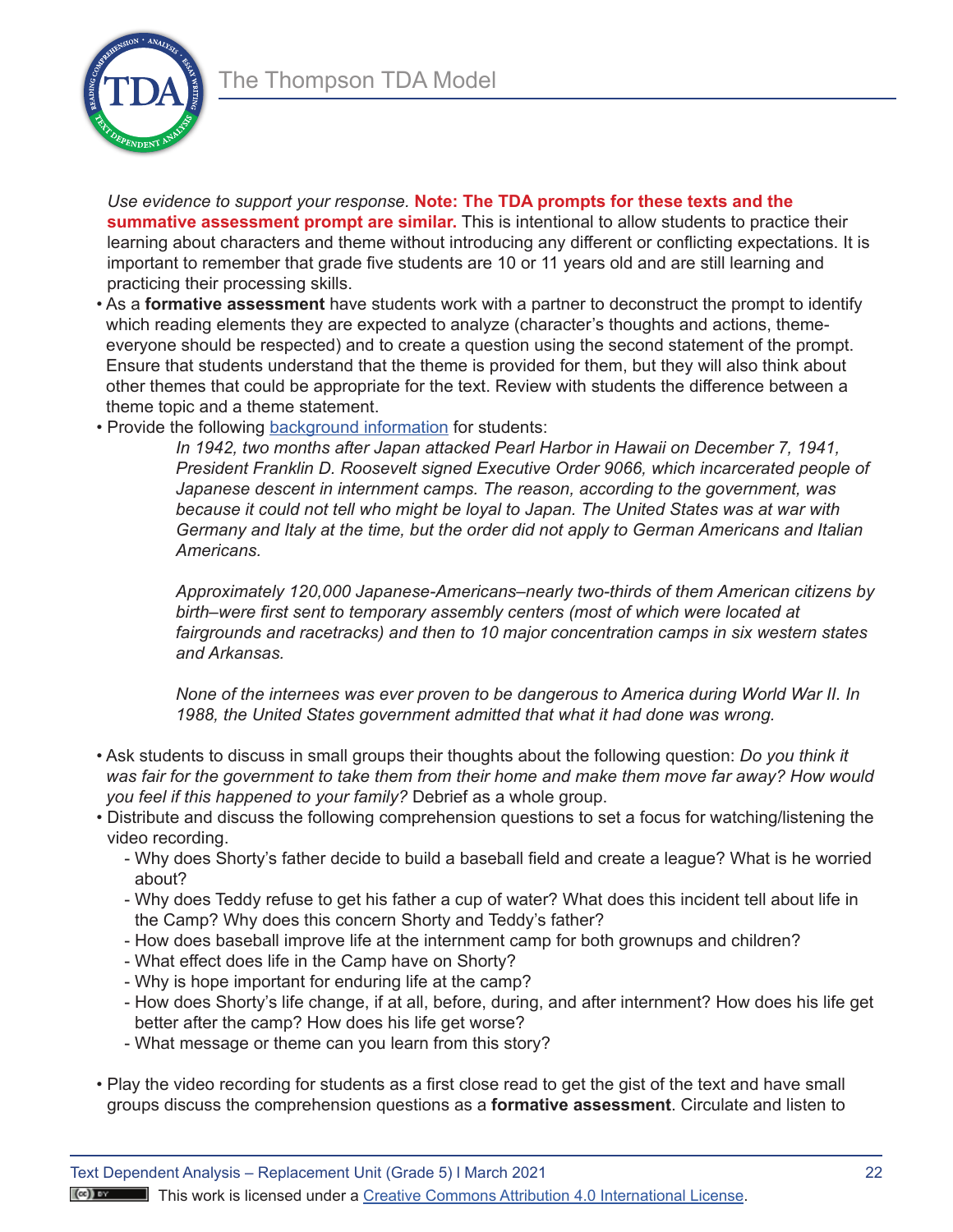

group discussions for misunderstandings or misconceptions. Replay the video as a second close read and have students add to or revise any responses and discuss.

- Revisit the TDA prompt and display and distribute the **Evidence-Inference-Interrelationship Organizer**. Have students work with a partner to identify one example of evidence and an inference about the main character's personality traits and how they reveal the theme about respect. Students should record the information on their organizer.
- Place each pair of students with another pair to share the information they recorded and to provide feedback on the quality of the information used to reveal the theme.
- Revisit the Concept Maps and descriptions of the different genres and discuss how the text demonstrates the characteristics of realistic, historical, and multicultural fiction.
- Distribute the text *The Beautiful Necklace* and explain that students will use this text to demonstrate that they can put all the pieces together for analyzing text: reading comprehension, analysis, and essay writing. **Note: The lessons for this text should be similar to those previously taught in this unit with a focus on gradual release of teacher responsibility so that students may demonstrate analysis independently.** Consequently, it is recommended that the instructional decisions for this final text be selected based on students' strengths and needs.
- Introduce the text by reminding students that it also represents the characteristics of realistic, historical, and multicultural texts and as students read the text, they should be looking for these characteristics.
- Display the text dependent analysis prompt and provide students with a copy: *Author's write historical*  fiction to help us understand individual lives in history. Write an essay analyzing how the author of *"The Beautiful Necklace," uses the character's thoughts and actions to reveal the theme "beautiful things are meant to be shared with others." Use evidence to support your response.* As a **formative assessment** have students turn and talk to identify the reading elements they will be expected to analyze and to explain the meaning of the theme statement.
- Explain that they will be reading the story to practice finding evidence and to make inferences that will support the theme statement provided, and to record the information on the **Evidence-Inference-Interrelationship to Theme** Organizer (**formative assessment**).
- Engage students in a first close read of the story having them annotate as they read, noting the character's thoughts, actions, and words. Students can read the text independently, with a partner or in small groups depending on the strengths and needs of the students. Students can share their annotations in small groups as a **formative assessment**.
- Engage students in a second close read of the story by chunking the text and as a **formative assessment** have them respond to the text dependent comprehension questions. Possible questions include:
	- How can you identify the different settings of the story?
	- Who are the different main characters in the story told by the grandmother to Izzie?
	- How would you describe the character traits of these main characters and what evidence from the text supports these qualities?
	- Why is the grandmother sharing this story about their heritage to Izzy?
	- What message or theme can you learn from this story?
	- In what ways does this text demonstrate the characteristics of realistic, historical, and multicultural genres?
- Responses to the text dependent questions can be shared as a whole group.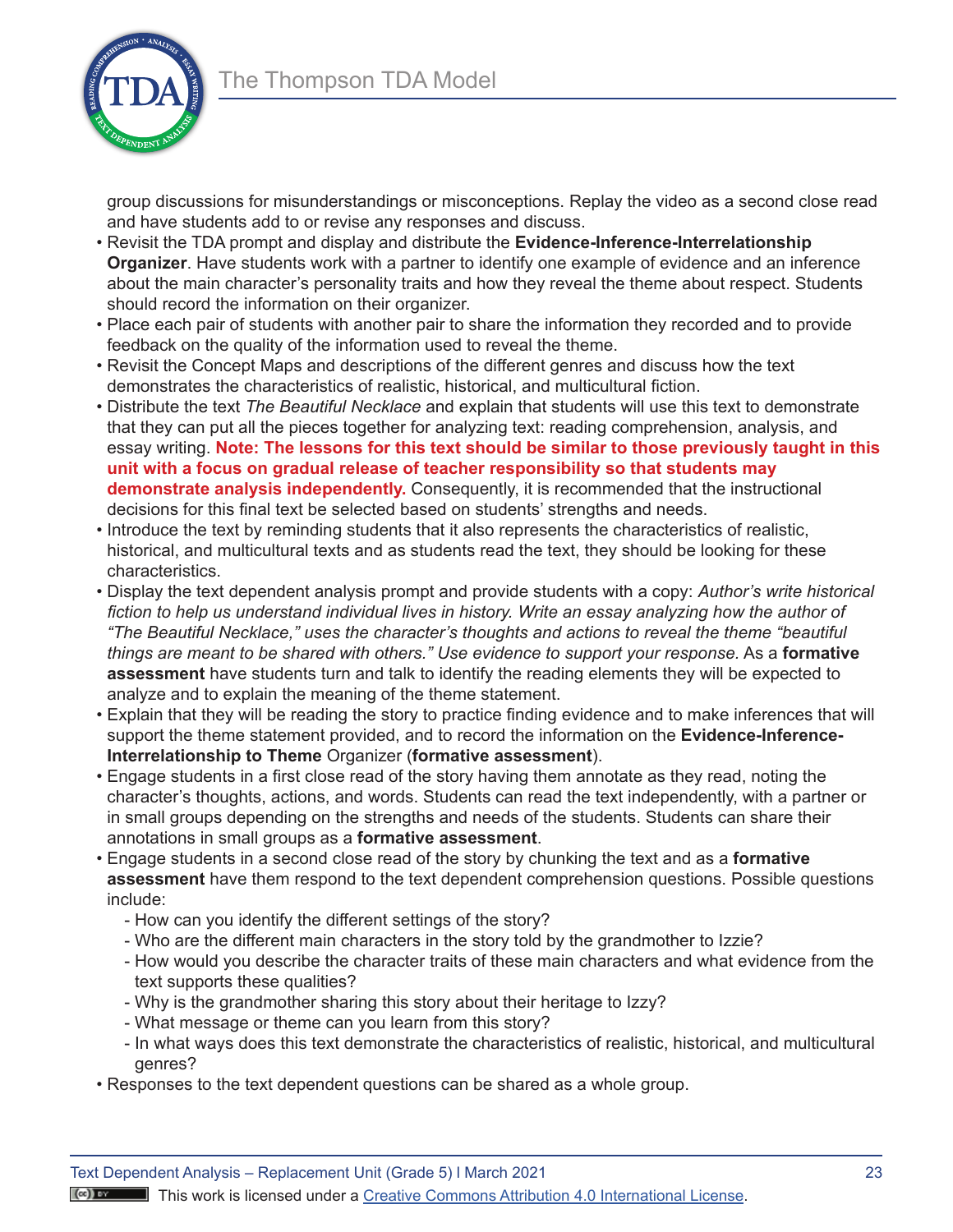

- In a small group, have students discuss how the characters' thoughts and actions reveal the theme statement identified in the prompt. Have students share theme statements and discuss alignment to the text evidence.
- Using a theme statement, have students complete one or two sections for an **Evidence-Inference-Interrelationship to Theme** organizer. Students can work in pairs or small groups. Ensure that students differentiate evidence from an inference, and an inference from the explanation of the interrelationship.
- Remind students of the expectations of writing a body paragraph that demonstrates analysis. In pairs, have students write one body paragraph as a **constructed response assessment** using one piece of evidence from the **Evidence-Inference-Interrelationship to Theme** organizer.
- Model how to review student work in order to provide *glows* (positive feedback based on the success criteria) and *grows* (ways to improve the paragraph based on the success criteria) using the expectations of body paragraph. Model this expectation, including how to share this information with their classmates, using a think aloud and/or a fishbowl activity.
- Tell students to exchange their paragraph with another pair of students. Each pair should read and discuss the student work and record *glows* and *grows* based on the success criteria. It may be beneficial to provide students with a two-column organizer in which to record their feedback. For example:

| <b>Glows</b>        | <b>Grows</b>      |
|---------------------|-------------------|
| (positive feedback) | (ways to improve) |
|                     |                   |
|                     |                   |
|                     |                   |
|                     |                   |
|                     |                   |
|                     |                   |
|                     |                   |

- Ask students to share the information verbally and give the partners the recorded information.
- Tell students that they should revise their paragraph based on the feedback, if they believe the information is appropriate based on the success criteria. Collect student paragraphs and sort by demonstrating, partially demonstrating, and struggling. This information should be used to make decisions about reteaching, practicing, or moving ahead throughout the unit with respect to these skills.
- Revisit the K-W-L chart and discuss the responses to the questions/wonders previously recorded. Record the information that students learned (L) during the unit about the different text genres using a share the marker strategy.
- Debrief with students the learning objectives of the unit and success criteria, identifying any misunderstandings or misconceptions about analysis. Provide any necessary differentiated instruction and support prior to and/or during student engagement with the culminating text dependent analysis prompt and response.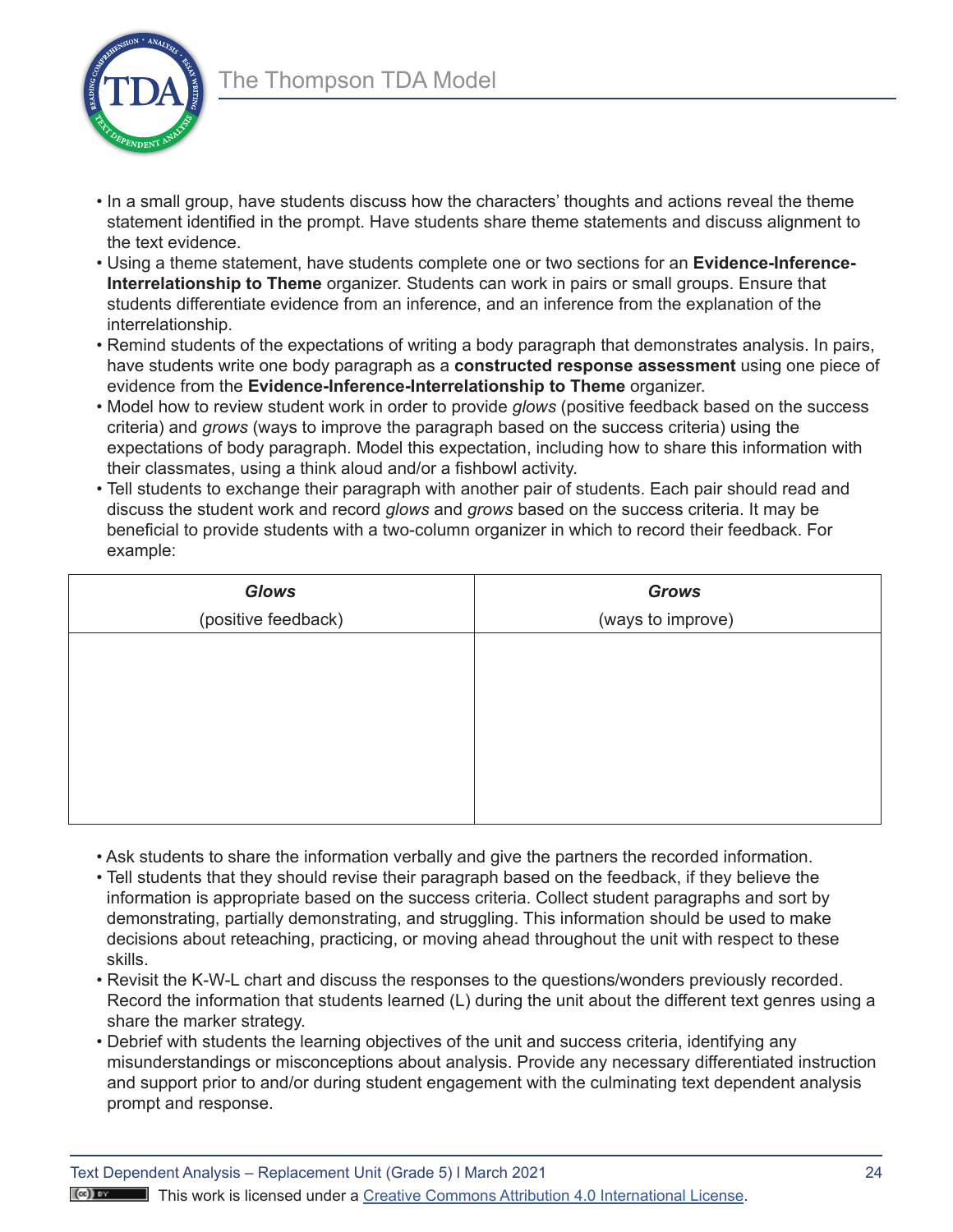

# **Student Actions:**

- Students turn and talk to discuss the similarities/differences between the analysis questions/prompts used in the unit.
- With a partner, students deconstruct a TDA prompt.
- Students discuss in small groups the question about the background knowledge of the text, *Baseball Saved Us.*
- Students listen to and watch the video of the text and discuss comprehension questions in a small group.
- With a partner, students complete an **Evidence-Inference-Interrelationship to Theme** organizer, and then share with another pair of students.
- Students discuss how the text demonstrates the characteristics of the different genres.
- Students read and annotate a text and discuss annotations with peers.
- In a small group, students engage in a close reading of the text a second time while responding to the text dependent questions and locating supporting evidence. Share responses in a whole group discussion.
- In a small group, discuss and identify a possible theme statement. Using the theme statement students complete one or two sections of the **Evidence-Inference-Interrelationship to Theme**  organizer.
- With a partner, students write a one body paragraph demonstrating analysis.
- Students share the paragraph with another pair of students and review their paragraph providing feedback as *glows* and *grows* recording the information on an organizer and verbally sharing.
- Students revise their paragraph based on the feedback.

# *Section #5: Culminating Independent Text Dependent Analysis Prompt*

# **Length of Time: Approximately two class periods**

# **Planned Activities/Text Dependent Questions/Assessments:**

- In this section the teacher will provide students with the culminating text and text dependent analysis prompt for *[Bird Legs Nelson](https://readmeastoryink.com/wp-content/uploads/stories/bird_legs_nelson.pdf)*.
- Students will independently respond to the prompt.
- Responses can be analyzed using the TDA Learning Progressions, or scored, if desired. This decision should be based on the time of the year this unit is taught, the progress that students have made throughout the unit, and the strengths and needs of the students.

# **Teacher Actions:**

- Distribute the passage and prompt.
- Have students read the prompt and with a partner discuss the reading/literary elements they are expected to analyze. Have students review the success criteria for writing a text dependent analysis response.